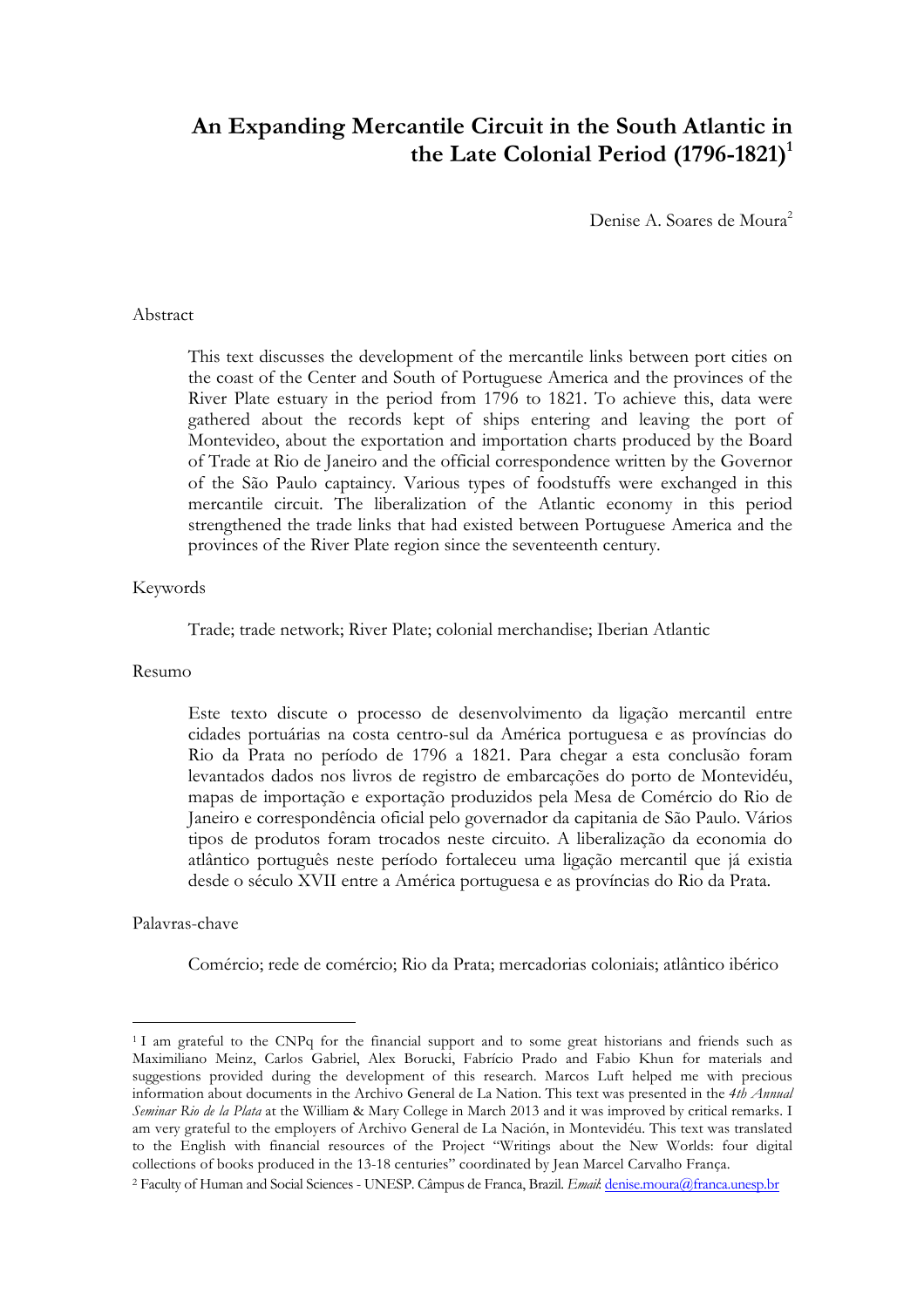From an economic standpoint, the establishment of the Royal Court in Rio de Janeiro in 1808, an episode that had marked the end of the metropolis's process of interiorization initiated under the regency of Dom João VI and the ministry of Dom Rodrigo de Souza Coutinho (Oliveira 1908; Dias 1986: 160-186), led to the formalization of a pre-existing network of business relationships between Luso-Brazilian merchants operating on the coast of the São Paulo captaincy and in the far south of Portuguese America and in the River Plate estuary, particularly in the cities of Montevideo and Buenos Aires.

In other words, this political episode involving the royal family's migration to Rio de Janeiro, which can be seen as the Portuguese Empire's last effort to reaffirm its existence by controlling the area that had the highest political, economic and social potential, created the conditions for formalizing pre-existing economic relations on the Central-South coast of the Americas, and forged commercial links between the São Paulo coast and the River Plate estuary.

The emergence of this intra-continental coastal market, which now included São Paulo as a point of mercantile interest on an already existing trade route in the large territorial area from the south of Portuguese America to the River Plate region, may be attributed to two other economic and political processes. The first relates to the projection of Montevideo as a regional economic center and the capital of the Banda Oriental from 1776 onwards, when the Viceroyalty of the River Plate Estuary was founded.

As Fabrício Prado has shown, the Spanish conquest of the Colônia do Sacramento led many Portuguese merchants established there to transfer their businesses to the city of Montevideo, not just because of its favorable geographic conditions but also because of the less stringent monitoring of Portuguese businesses by local authorities in comparison with Buenos Aires. In 1778, the port of Montevideo was declared a free trade port within the Spanish Empire, and subsequent regulation made it the only authorized port for the trafficking of African slaves. This helped turn Montevideo into the hub of an economic system in River Plate, where it attained a status, authority and jurisdiction that had hitherto been enjoyed by Buenos Aires (Prado 2009).

Portuguese trade had been favored by the mercantile networks trading with the Spanish Empire ever since the seventeenth century, and this was one of the reasons behind the founding of the Colônia do Sacramento in 1680. Access to Spanish silver, slaves and other commodities of the Portuguese colonial economy marked a relationship of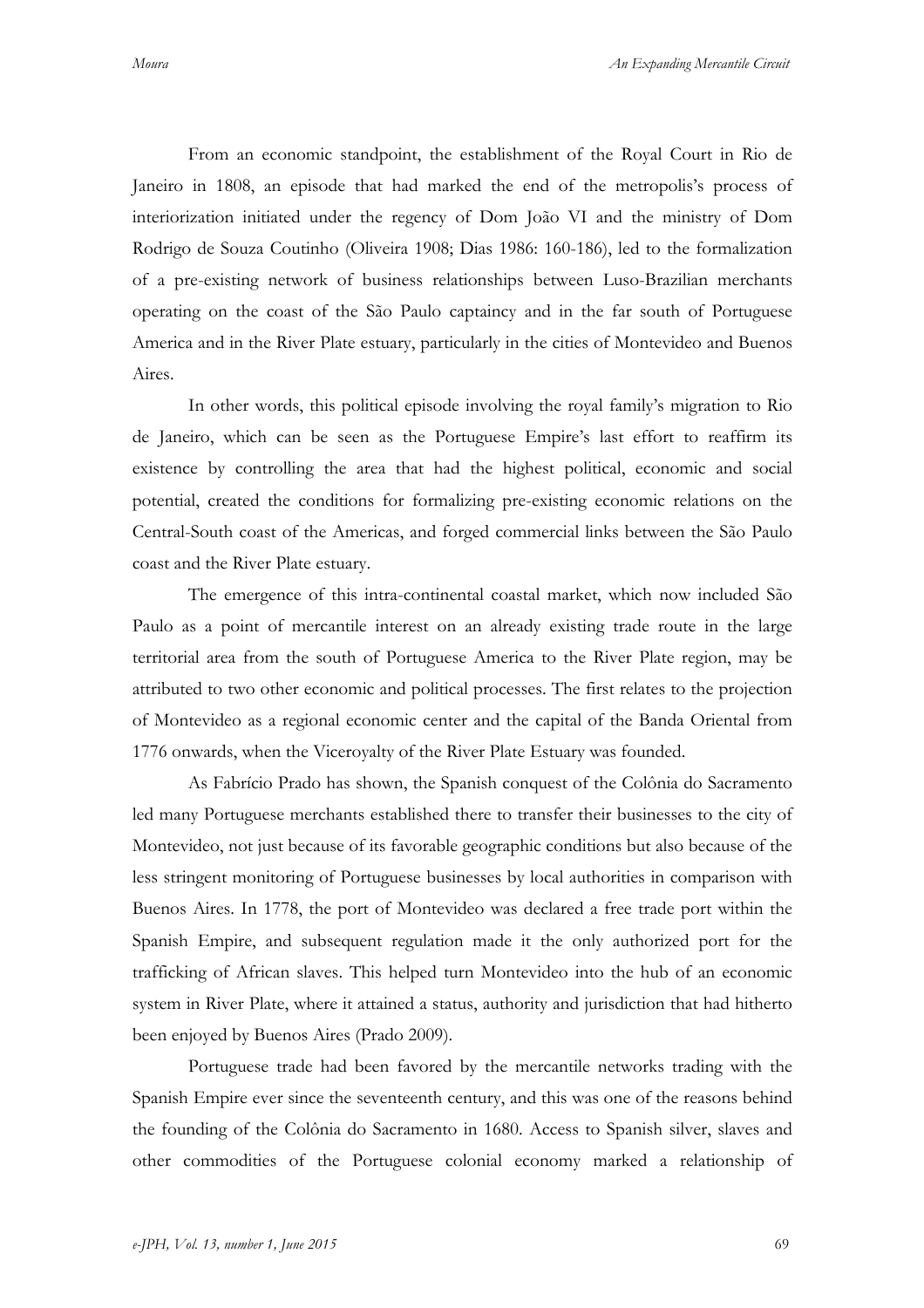mercantile cooperation between the two Iberian Empires in South America. This relationship did not disappear with the loss of the Colônia do Sacramento in 1777, transferring instead to Montevideo the new regional center of the River Plate region and the heart of an intracontinental mercantile system (Prado 2009).

The second aspect to be considered as influencing the formation of a coastal transimperial market in Southern America is the development of an internal market and connections in Rio Grande, in the far south of Brazil, closely linked to Rio de Janeiro's economic area (Fragoso 1998: 142; Osório 2007: 187-8).

As Rio Grande became more oriented towards meeting the demand for food in Rio de Janeiro, supplying jerked beef, wheat, and other commodities that were vital to its export trade at that time, such as leather for the packaging of goods, the coastal village of Santos gradually turned to the ports of Montevideo and Buenos Aires to satisfy its demand for such goods. On the other hand, this same Rio Grande-Rio de Janeiro mercantile network may have forced the Rio Grande region, at certain times, to satisfy its internal demand for food in the nearest regional markets, such as that of Santos.

The coast of the São Paulo captaincy worked in some respects like a "complex of ports." Indeed the region did not have the same range of village ports as the River Plate estuary, but there was almost a similar level of economic integration between the ports and their hinterland that afforded this region a mercantile circuit with an important role in both the near and the more remote markets.

One of the features of this economic region was the existence of a main port with the capacity for both trans-Atlantic and coastal navigation—Santos—connected to other ports, such as Ubatuba and São Sebastião in the north, and Iguape, Cananéia and Paranaguá in the south (Prado 1972, 117). Furthermore, these village ports were also agrarian units that enjoyed trade links with the mountain villages above them, while they similarly shaped an economic region with an important internal market and led to the extra production of raw materials to export beyond their own regional market (Jumar 2012, 124, 126, 127-29). Consequently, the captaincy of São Paulo, and especially its coast, consolidated its role as a supplier of the south's trans-imperial market. This had ramifications for the River Plate region.

One can therefore conclude that three factors led São Paulo's port system to consolidate its role as a complimentary supplier to the River Plate area and its mercantile relations in the region: the strengthening of Montevideo as a political and economic center in the Banda Oriental from 1778 onwards, the opening of Brazilian ports to trade with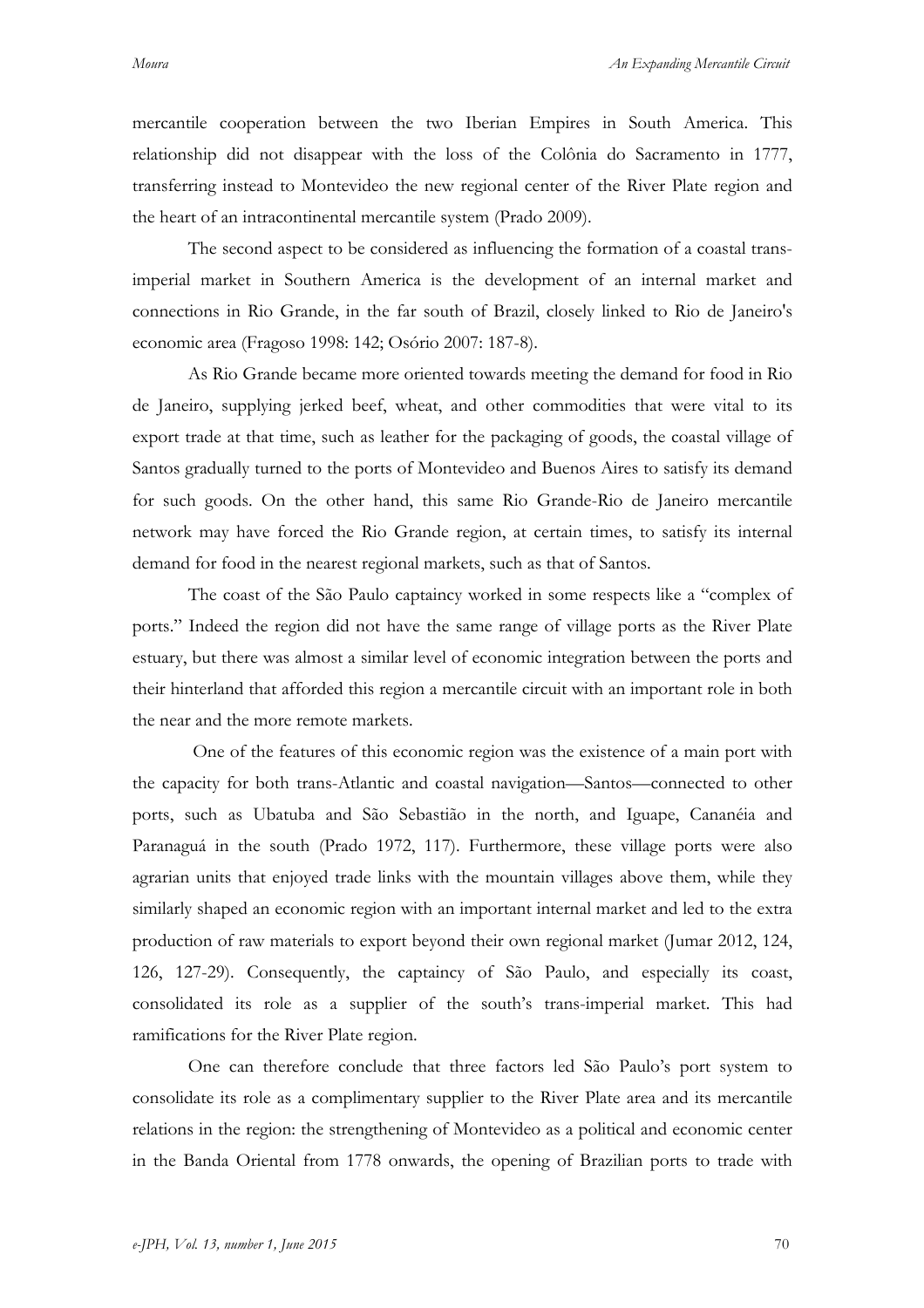friendly nations in 1808 and a major economic link connecting Rio Grande to Rio de Janeiro.

The trans-imperial trade in the late colonial period thus had more multiple trade ramifications and polarized centers than Rio de Janeiro. The historiography about this period has been so concerned with criticizing the theoretical and methodological model that has restricted Brazil's mercantile relations to the exportation of agricultural goods to Portugal that some authors have in fact created a new model, although in some respects it continues to follow the same logic: the production of livestock for the internal market whose main destination was Rio de Janeiro.

In the mid-1980s, some North American researchers wrote about an urban trade network in southern-central Brazil where Rio de Janeiro had the status of an "important entrepôt city" and was the "most important consumption center" of this region (Brown 1986, 61). An extending hinterland was responsible for providing this port with a large variety of foodstuffs.

Because of the importance of this market in the importation of European and colonial raw materials, other researchers concluded that Rio de Janeiro had become the center of smuggling in the region (Pijning 1996). But only in 1998 was a new model developed for the interpretation of late colonial Brazil that established Rio de Janeiro as the heart of the Portuguese Empire (Fragoso 1998). After this, historiography advanced our knowledge about the internal market in Brazil, even going further back in the chronology of its research. But Rio de Janeiro was seen as the key to the colonial market and some followers defined it as the "crossroads of the south Atlantic system" (Sampaio 2003, 139).

This type of approach overlooked the fact that new players were able to enter into the game of trans-imperial trade networks at this time, as was the case with the coastal ports of the São Paulo captaincy. This article, therefore, does not disagree with the idea that Rio de Janeiro was one of the most important, wealthy and central parts of the economic system of the Portuguese Empire in the late colonial period. But it is important to highlight that every system needs to have lateral ramifications in order to guarantee its existence. The human organism is the best metaphor for this statement. If there are no lateral circuits, then the organism collapses.

The village port of Santos was one of the lateral circuits of foodstuffs in the extended southern region of Portuguese America and the River Plate estuary. Sugar was the primary product exported from São Paulo to Rio Grande, Montevideo and Buenos Aires. Traditionally, this product was conceived as being the commodity responsible for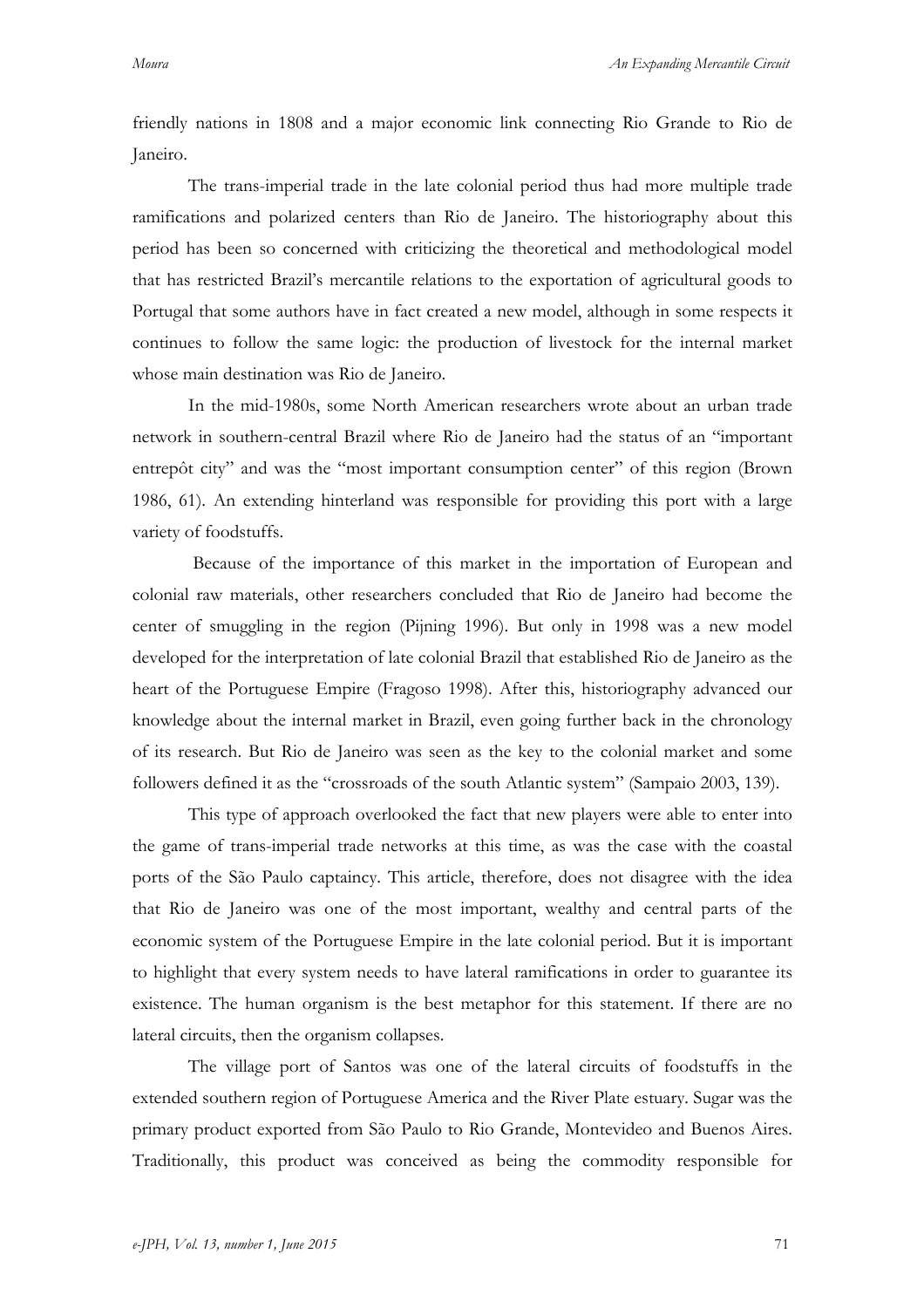integrating the captaincy's economy into the Atlantic mercantile circuits (Petrone 1968). In reality, however, it was responsible for strengthening São Paulo's intracontinental trade. One of the by-products of sugar, spirits, may have played a part in the slave traffic operated by the port of Montevideo. In the end, it is fruitful to consider the hypothesis that the economy of the São Paulo captaincy and its port system may have played an important role in the Portuguese Cisplatine project of the late colonial period.

# **The southern coastal villages of Portuguese America: weak monitoring and contraband**

Some of the literature on trade in Portuguese America has shown how specialized São Paulo's coastal and mountain villages were in the distribution of colonial goods along the entire coast of Portuguese America. These goods included sugar, rice, tobacco, coffee, spirits, cheese and tobacco from Minas Gerais, and sweets, among others (Moura 2008; Moura 2009; Moura 2010; Moura 2012; Valentin 2003; Garrido 2012).

Since the beginning of the nineteenth century, traditional colonial export commodities, such as sugar, had been losing ground due to the international demand for other consumer products, such as rice, coffee, tobacco and spirits (Valentim 1993: 25). Meanwhile, Brazil's own demographic expansion, particularly in the Center-South region, created a growing internal demand for these day-to-day consumer commodities (Marcílio 2000: 70-71).

As São Paulo's ports had significant potential for supplying these products, which were produced in the region's own coastal and mountain villages, they became the focus of interest for English and Spanish smugglers, who desired access to goods that could be redistributed in markets with a higher consumer demand, such as the large hinterland of Buenos Aires and Montevideo, including the whole of the region from Peru to the River Plate estuary, Guairá (present-day Paraguay) and Chile (Gelman 1996; Stéfanon 1996; Prado 2009). In general, conflict zones, with their concentrations of military personnel, can be considered a good consumer market from a business perspective, although there has yet to be any research done into this theme within Brazilian historiography.

Conscious of this question, Dom Rodrigo de Souza Coutinho, the Minister of the Overseas Territories and the Navy since 1796, developed a more defensive and more tightly controlled policy towards the São Paulo coast. Pressure from the Secretary of State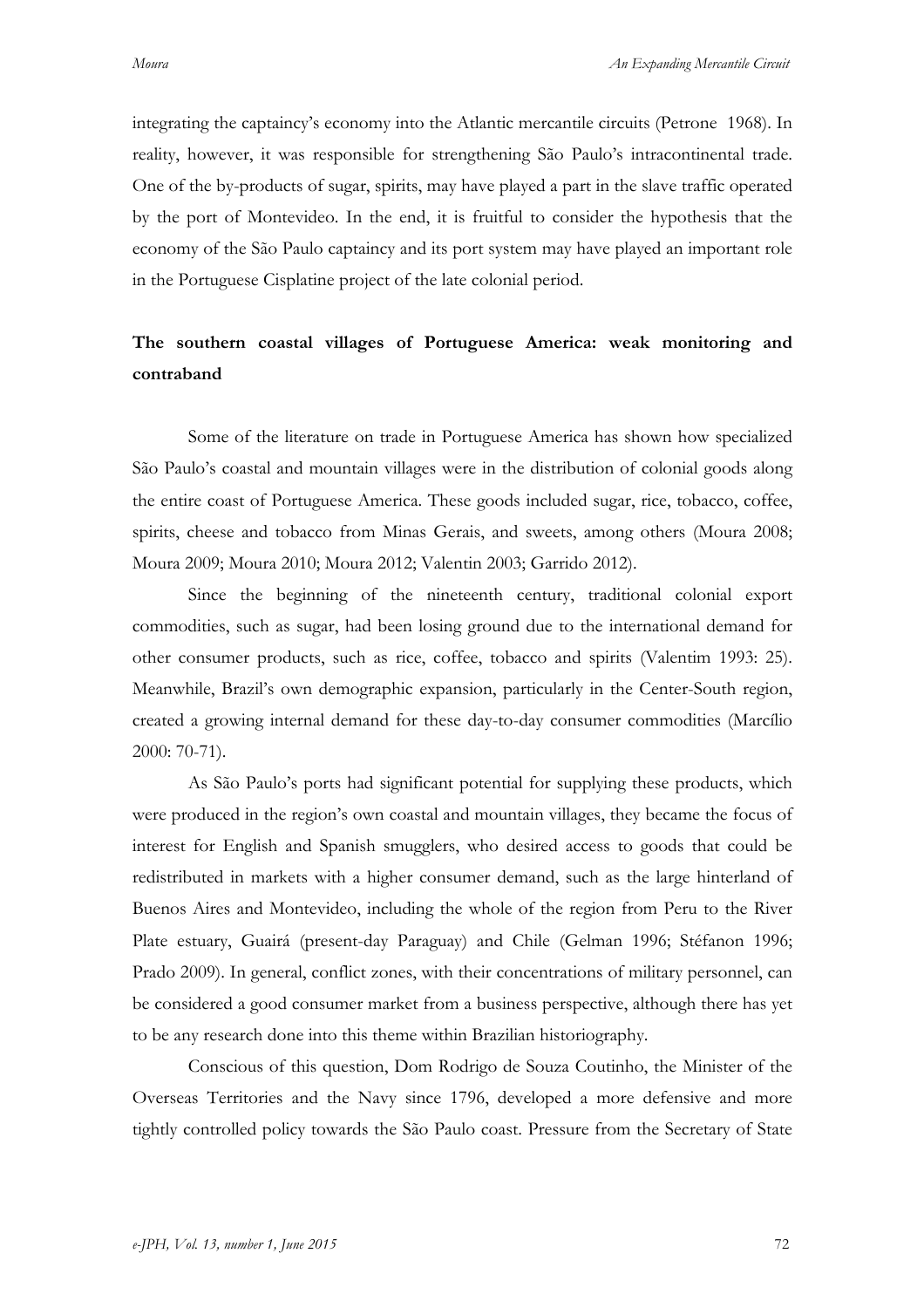was already building on the government of Antonio Manoel de Melo Castro e Mendonça to fight the "pretext for emergency dockings" (*arribadas*).

This argument must have been fairly insistent, since the same governor, while in office, recalled that he saw no need to be reminded that appropriate action was already being taken. In fact one of the main concerns of the royal authorities was with the weak system for the inspection of the small ports, which also encouraged the falsification of goods. As was written by the same Governor Castro e Mendonça, "the lack of the inspection which he had so often called for at the port of Santos had resulted in the falsification of sugar."<sup>3</sup>

Barely had he taken office than the governor Franco e Horta (1802-1811) felt that it was incumbent on him to order "all commanders of the coastal villagers to stop contraband from entering". This order came as the English ship Pegazo prowled the coast near São Sebastião, and with the circle of vigilance closing in, the British vessel was forced to return to the River Plate estuary for negotiations.

It was not the Empire's policy to control ports that lay on the periphery. At the beginning of the nineteenth century, the port of Santos—the only one with the capacity for Atlantic navigation on Brazil's southern coast—lacked adequate facilities at its Customs House, in addition to the fact that part of the building was occupied by tenants.**<sup>4</sup>**

In a way, the tendency of the Empire was towards a greater fiscal and military bureaucratization of the three main overseas ports of Bahia, Pernambuco and Rio de Janeiro. In 1804, the absence of a governor at the port of Santos spurred São Paulo's governor to put forth a name, arguing that "it had become indispensable to have a governor with intelligence and action who could deal with the frequent cases occurring there and in the other ports of the captaincy where there were forced dockings of foreign ships." $5$ 

The governor believed that the *capitães-mor*—the militia commanders chosen by the council from a list of three candidates—would not be efficient in fighting these forced dockings, as they were "men of no expertise, many without birth or education; surrounded

 $\overline{a}$ 

**<sup>3</sup>** Ofício do governador Antonio Manuel de Melo Castro e Mendonça ao secretário de Estado D. Rodrigo de Souza Coutinho, 16 de outubro de 1802. Documentos Interessantes para a História e Costumes de São Paulo. São Paulo, Divisão de Arquivo do Estado, v. 93, 1980, pp. 118-19.

<sup>4</sup> Representação do governador Antonio José da Franca e Horta Exmo. Snr. D. Rodrigo de Souza Coutinho, 3 de julho de 1803. Documentos Interessantes para a História e Costumes de São Paulo.Ofícios do General Horta aos vice-reis e ministros (1802-1808). São Paulo, AESP/Editora UNESP, v. 94, 1990, pp. 191-92.

<sup>5</sup> Representação do governador Antonio José da Franca e Horta ao Secretário de Estado da Marinha e Ultramar Visconde de Anadia, 30 de junho de 1804. Documentos Interessantes para a História e Costumes de São Paulo.Ofícios do General Horta aos vice-reis e ministros (1802-1808). São Paulo, AESP/Editora UNESP,v. 94, 1990, p. 130.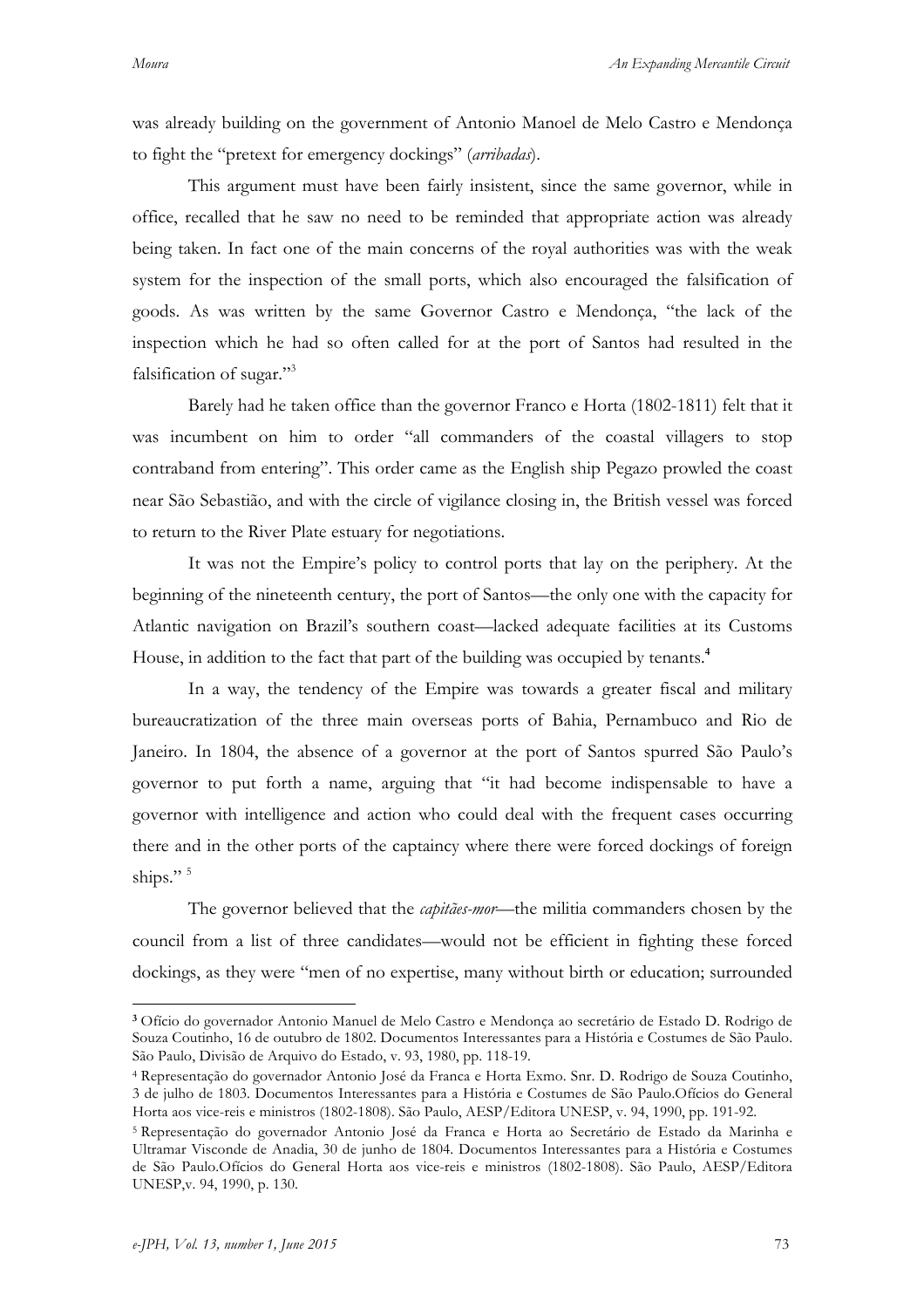by relatives and connected by interests, they easily persuade themselves of their own illusions," such as "an American ship entering São Sebastião." The governor also believed that governorships should be created in the villages of São Sebastião and Paranaguá, due to the "continuous arrival of foreign ships in these ports."6

Requests such as these from the governor Franca e Horta might relate to the interests of the potentates residing in these coastal villages, who took advantage of the Empire's new state of affairs to dispute the access to the new public positions. Moreover the ports of the São Paulo region were, in fact, a favorable place for smuggling disguised as a cry for help.

As Moutokias demonstrates (Moutokias 1988: 771-801), both legal and illegal trade functioned, in reality, as an interlinked system and they should, therefore, not be treated separately. On the other hand, the metropolitan authorities themselves were permissive towards contraband and turned a blind eye to an activity that ensured the very survival of the Empire's regions and interests. In the River Plate estuary, according to Fabrício Prado, the principles based on Natural Law doctrine and *Derecho de Gentes* served as the basis for the Iberian Empires' administrative structures and for decision-making in America. Natural Law canons provided the merchants and authorities with the arguments to legitimize the emergency docking of foreign vessels and to afford trade with foreign nations the status of a semi-legal operation. What could have been contraband, therefore, ended up becoming a form of legal commerce, under the supposed obligation of saving ships from danger (Prado, 2009).

Aside from being important commercial centers for the sale of colonial products, the coastal villages of the captaincy were also producers. In the case of São Paulo's coastal villages, these villages became the breadbasket providing fresh colonial commodities, and thus making them even more attractive to smugglers. Since goods that were kept in the precarious storehouses of these villages would routinely age or deteriorate, they were sold at very cheap prices. In fact, after traveling the coast from Santos to São Sebastião, the governor Franca e Horta observed that these villages were "fertile terrain for excellent production, being located near an open channel with ready landing points, which are constantly sought by ships."

Obliged by Imperial duties to rationalize control of the captaincy's ports, the governor undertook his journey along the coast with the aim of fighting smuggling. From this voyage, he established "appropriate anchorage for ships in which competent guards

 $<sup>6</sup>$  Idem.</sup>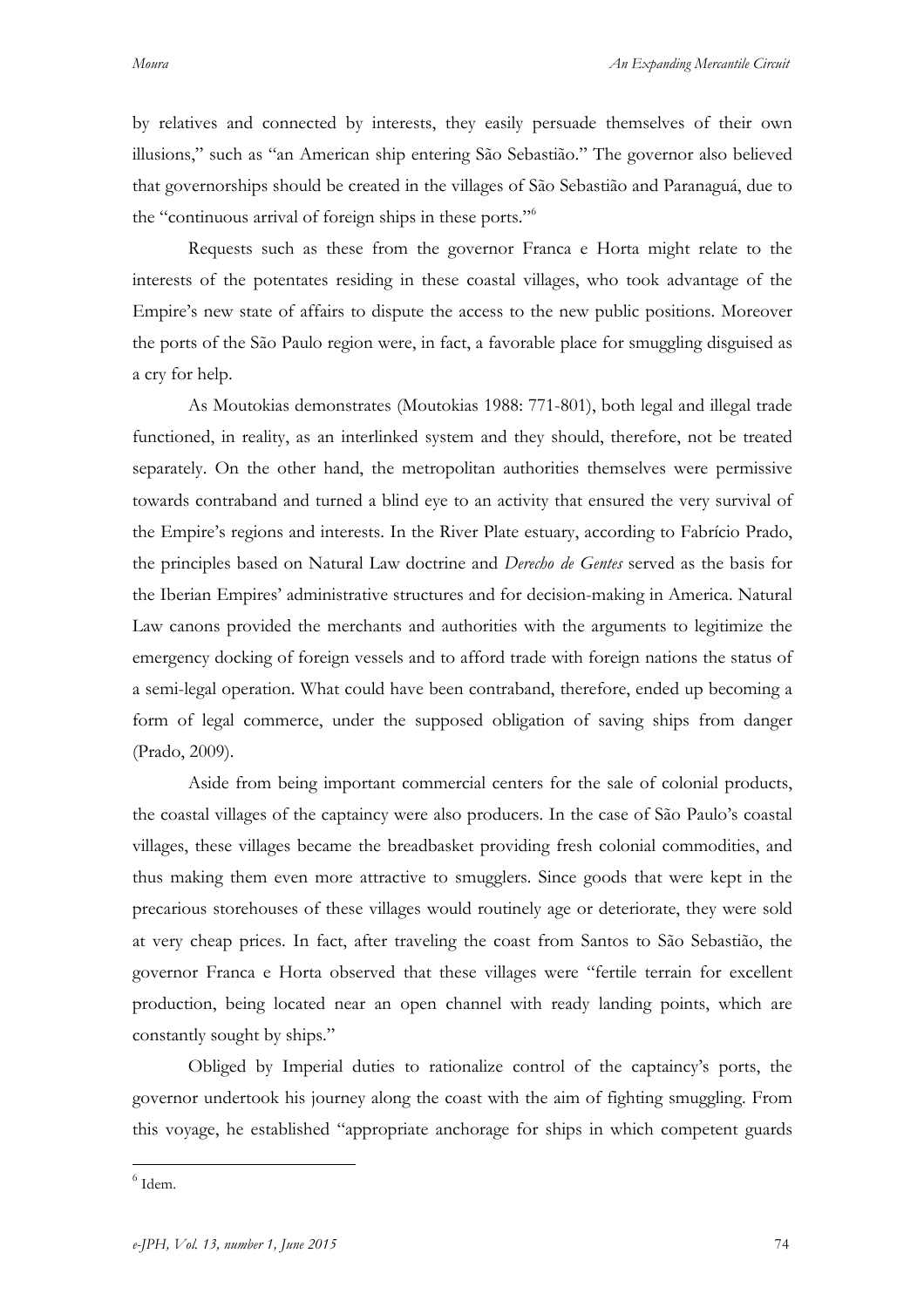would have to board quickly" and established the "formality of their shipments, allowing entry and exit through the listing of the cargo."

He also left "registers for [the recording of] their respective earnings, their rights regulated by the customs practices of the village of Santos." Furthermore, the governor "ordered visits to ships dispatched in ballast." Through this, he attempted to fight the contraband "that was so continuously practiced by those ports, as he had been so informed, and the opportunity showed him."**<sup>7</sup>**

In other words, those ships that had supposedly been dispatched in ballast should have also been monitored, since a lot of colonial goods could have been exported without due payment of taxes, according to this argument.

This welcoming of foreign ships that were supposedly in danger of being shipwrecked made São Paulo's coastal villages a place for the supply of colonial goods to foreign ships heading to the River Plate estuary. Even the captaincy of São Paulo had a demand for colonial products that had to be supplied, especially leather, and contraband was one way of accessing such increasingly sought after commodities.

After the arrival of the royal family in Brazil in 1808, the supply market in the Central-South region saw a growth in demand. As a result, when the ports were opened in 1808, the southern coast of the Portuguese Empire had already been enjoying an active trade with the different domains of the Spanish Empire in the River Plate region. In other words, an Iberian mercantile circuit in the south Atlantic was already in existence and became even more solidified by virtue of the new demand problems that were created by the establishment of the Court in Rio de Janeiro.

# **Intracolonial mercantile reconfigurations: the formalization of a São Paulo-River Plate Circuit**

|                     | 1808 | 1810 | 1811 | 1812 | 1815 | 1816 | 1817 | 1819 | 1820 | 1821     | Total   |
|---------------------|------|------|------|------|------|------|------|------|------|----------|---------|
| Porto Alegre        |      |      |      |      |      |      |      |      |      | $\Omega$ |         |
| Rio Grande          |      |      | 01   |      |      | 01   |      |      |      |          | 02      |
| Montevideo          | 04   | 01   | 1 2  | 09   | 91   |      | 01   | 04   | 01   | 05       | 38      |
| <b>Buenos Aires</b> | 02   |      | 01   |      | 02   | 03   |      |      | 01   | $^{01}$  | 10      |
| Santa Elena         |      | 02   |      |      |      |      |      |      |      |          | $^{02}$ |

Table 1 shows that a significant mercantile connection linked the River Plate region to Santos, in terms of both imports and exports.

 <sup>7</sup> Representação do governador Antonio José da Franca e Horta Exmo. Snr. D. Rodrigo de Souza Coutinho, 3 de julho de 1803. Documentos Interessantes para a História e Costumes de São Paulo. São Paulo. Ofícios do General Horta aos vice-reis e ministros (1802-1808). AESP/EditoraUNESP,v. 94, 1990, p. 191-2. (citation translated from Portuguese into English)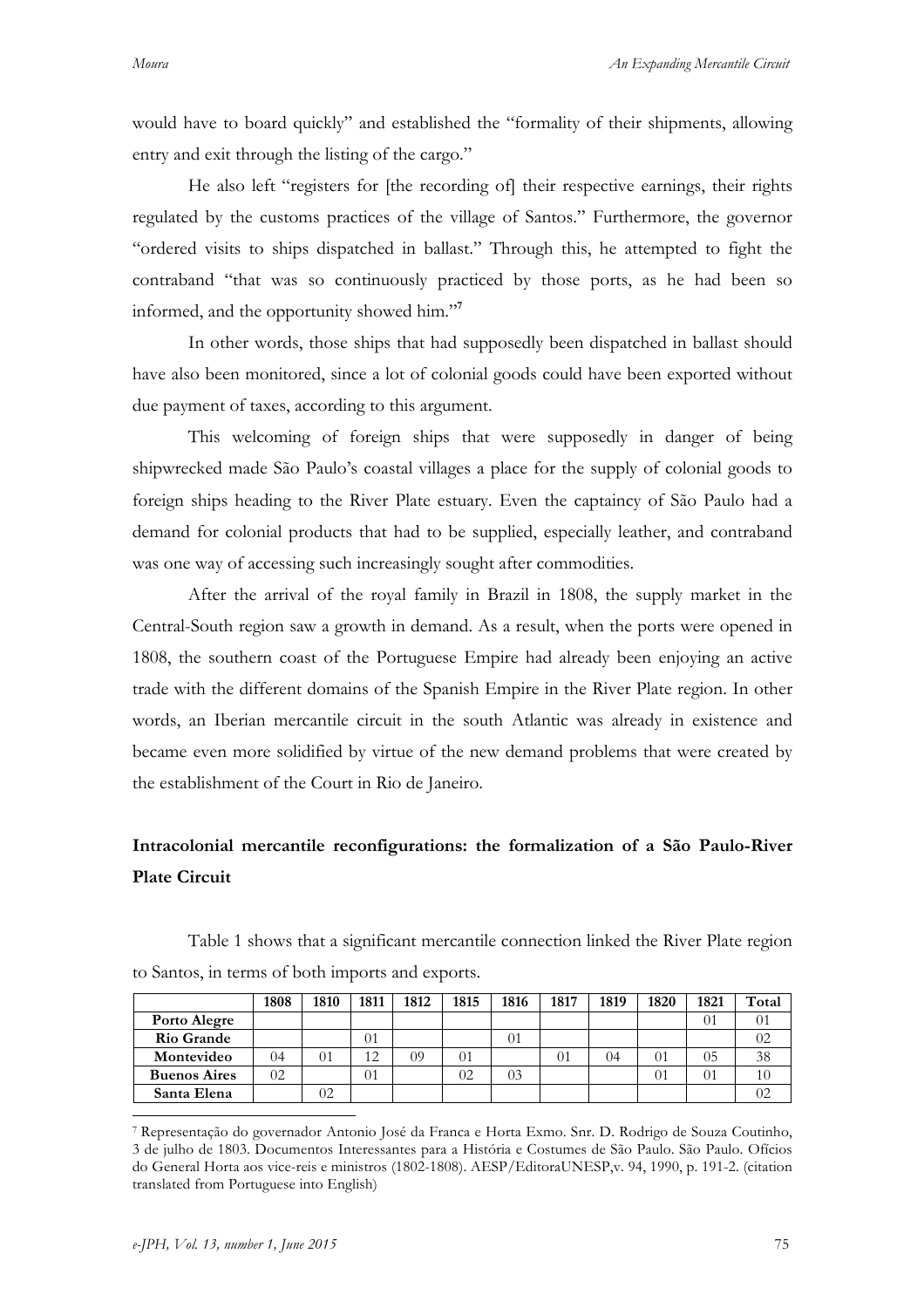| (municipality of |  |  |  |  |  |  |
|------------------|--|--|--|--|--|--|
| the province of  |  |  |  |  |  |  |
| Entre Ríos)      |  |  |  |  |  |  |

**Table 1:** Ports of origin of ships entering Santos. Source: Mapas de importação e exportação do porto de Santos entre 1810-1821. Fundo Real Junta de Comércio, cx. 448, pacote 1, Arquivo Nacional, Rio de Janeiro; Libro Maestro de entradas de buques, 1805-1818, libro 95, Archivo General de La Nación, Montevideo.

However, within this circuit, exports of colonial commodities from Santos exceeded imports. While a total of 48 ships entered Santos, 65 departed for the River Plate region, as seen in Table 2.

|                        | 1805 | 1806 | 1808 | 1810     | 1811 | 1812   | 1815 | 1816 | 1817 | 1818 | 1819 | 1820 | 1821 | Total |
|------------------------|------|------|------|----------|------|--------|------|------|------|------|------|------|------|-------|
| Rio Grande             |      |      | 24   | 10       | 17   | 10     | 11   | 11   | 9    |      | 6    | 5    | 11   | 115   |
| Porto Alegre           |      |      |      |          |      | 5      | 3    |      |      |      | 2    |      | 01   | 15    |
| Montevideo             | 04   | 02   |      |          | 11   | $^{o}$ |      |      | 2    |      | 2    | 5    | 03   | 31    |
| <b>Buenos</b><br>Aires |      |      |      | $\sigma$ | 2    | 2      | 10   | 6    |      |      |      | 5    | 02   | 34    |

**Table 2**: Ports of destination for ships departing from Santos. Source: Mapas de importação e exportação do porto de Santos entre 1810-1821. Fundo Real Junta de Comércio, cx. 448, pacote 1, Arquivo Nacional, Rio de Janeiro.

In other words, the coastal village of Santos can be considered to have been a supply market for the River Plate region, especially Montevideo. As Fabrício Prado (Prado 2009) has shown, the port of Montevideo became the main hub for Atlantic trade in the River Plate region, supplying not only the Banda Oriental, but also Buenos Aires.

Table 2 shows that in the first two decades of the nineteenth century the port of Santos was an integral part of this economic system. According to the above data, the mercantile networks that linked the River Plate region to Rio de Janeiro (Prado 2009) appear to have become more complex in the early nineteenth century, eventually including the captaincy of São Paulo and its main port, Santos.

According to Table 1, the number of ships originating from the River Plate region that entered the port of Santos far exceeded those from Rio Grande—that is, from the same region of Portuguese America. According to Helen Osório, even though the Rio Grande market was in an area that had been occupied later, it was rapidly integrated into the inter-colonial mercantile circuits as a supplier of food commodities, especially the Rio de Janeiro market (Osório 2007: 125).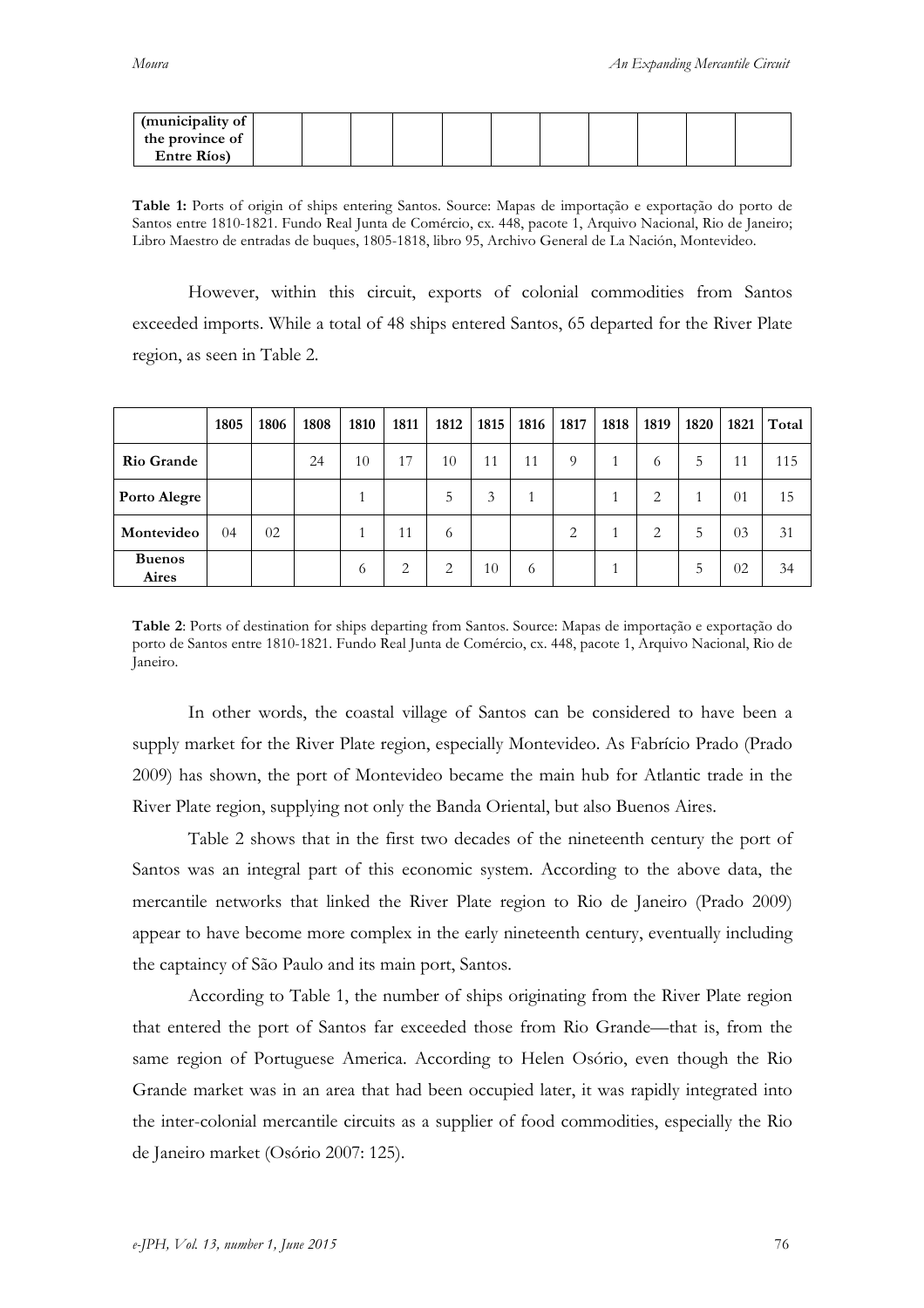In this sense, the figures in Table 1 suggest that, from São Paulo's coast to the far south of the continent, a marked feature of the regional mercantile circuit was its link with the ports of the River Plate estuary. As such, the two Iberian empires were joined together in commercial terms along Brazil's southern coast well into the  $1820s$ .<sup>8</sup> As a result, these trans-imperial networks of trade reveal continuities between the old colonial networks and the trade patterns of the new emerging polities.

According to the historiography mentioned above, Rio Grande became a special supplier of food commodities to Rio de Janeiro in the late eighteenth century. As a result, at certain periods, the Rio Grande economy became dependent on imports of these same commodities from other villages on the coast of Portuguese America.

As one can observe in Table 2, Rio Grande received 115 of the ships from Santos, a number that far exceeded the 65 vessels from the same origin whose destination was Buenos Aires and Montevideo together.

In 1808, for example, Santos sent more ships to Rio Grande than to Rio de Janeiro, with a total of 24 as opposed to 13.<sup>9</sup> In other words, the data from the tables lead to the conclusion that, at certain periods, Rio Grande was to some extent dependent on colonial commodities commercialized by the captaincy of São Paulo.

Since Rio Grande specialized in the supply of provisions to Rio de Janeiro—the main market of the Center-South region—it felt compelled to meet by itself the demand for food from the southern coast, which, in this case, was Santos, a controversial supplier of colonial commodities on the coast of São Paulo. At this port, goods poured in from coastal and mountain villages from the North and South, with sugar, rice, tobacco and spirits being just some of examples that have been identified by historiography.

Inspired by the work of Juan Carlos Garavaglia, Helen Osório (Osório 2007: 160- 165) has shown that there were ranches in the Rio Grande region that produced wheat, manioc, beans, corn, and cotton. However, this production couldn't have been sufficient. Producers from Rio Grande focused their efforts on producing commodities that could be sold more directly to Rio de Janeiro, Bahia, and Pernambuco—such as jerked beef and wheat—and others that could be indirectly exported to Lisbon, as was the case with leather, whose volumes of sales were greater than those of jerked beef (Osório, 2007: 195).

On the map showing exports from Santos to Rio Grande, one can see that the range of products sent from this port in 1816 was quite varied and mostly related to day-to-

 <sup>8</sup> Although Buenos Aires became independent in 1816, Montevideo continued to be part of the Luso-Brazilian commercial orbit as the Cisplatine Province until at least 1822.

<sup>9</sup> *Mapa das embarcações que entraram e saíram neste porto de Santos no ano de 1808*. Doc. 1.14.2.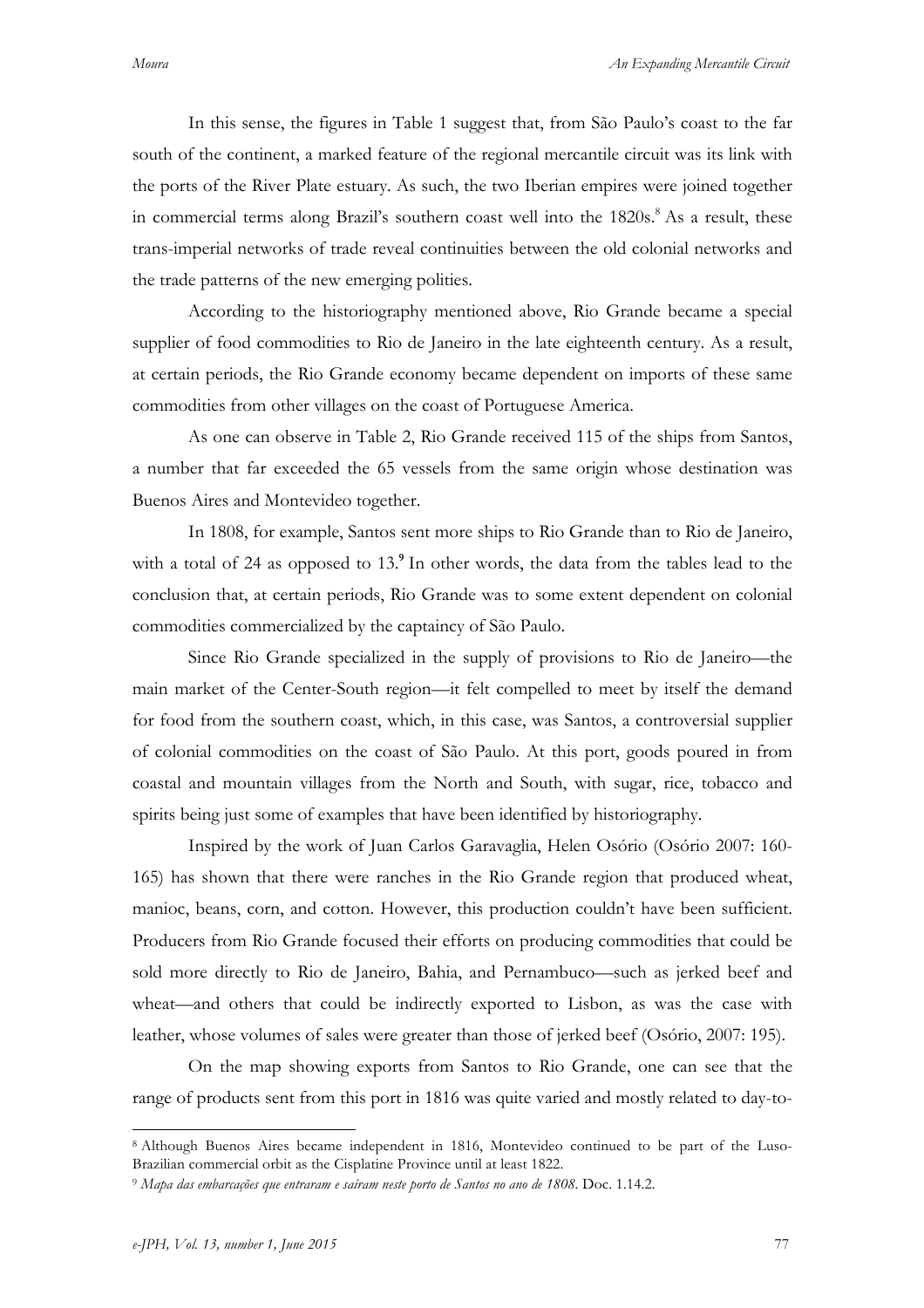day consumption. The main product was sugar. However, from a commercial standpoint, it cannot be considered in isolation as the sole product that launched the captaincy into the mercantile agro-export circuit. The sugar produced in São Paulo for export to the far south had the dimension of a consumer commodity in the colonial internal market.

Governors, particularly Dom Luis de Souza Botelho Mourão and Antonio Manuel de Mello Castro e Mendonça, expressed interest in linking the economy of São Paulo to Atlantic mercantile circuits, as can be observed in their letters sent to the Portuguese Overseas Council. Certainly, the Crown policy was oriented towards this.

The political and administrative transformations that the Portuguese Empire had undergone since the first half of the eighteenth century, with the new configuration of Brazil's Center-South region and the establishment of the Royal Court in Rio de Janeiro in 1808, may have provided another direction for this project. As the sugar from São Paulo was inferior in quality to that which was produced in Rio de Janeiro, its price may have been more accessible to domestic buyers.

One should also consider Alexandre Valentim's argument that a decline in international demand and in the product price may have led commodity traders to focus their sales on a consumer market and a demand for colonial commodities in the far south. In other words, São Paulo's sugar helped to consolidate its tradition of joining together the intracolonial market (Lapa 1991: 69). Table 3 below shows, in two moments (white and brown sugar), the quantity of sugar sold to Rio Grande.

| Year  | Quantity/arrobas <sup>10</sup> | Type | Value/arroba | Total value |
|-------|--------------------------------|------|--------------|-------------|
| 1814  | 3,778                          | В    | 2\$400       | 9:067\$400  |
| 1815  | 2,101                          | B    | 2\$550       | 5:378\$560  |
| 1816  | 7,068                          | В    | 2\$400       | 16:963\$000 |
| 1817  | 4,386                          | B    | 2\$200       | 9:649\$000  |
| 1818  | 2,815                          | В    | 2\$300       | 6:474\$000  |
| 1819  | 8,644                          | B    | 2\$200       | 19:016\$800 |
| 1820  | 4,803                          | B    | 2\$100       | 10:086\$300 |
| 1821  | 2,700                          | B    | 2\$100       | 5:670\$000  |
| Total | 36,295                         | В    |              | 82:305\$060 |

**Table 3:** Quantity of white sugar (B) exported from Santos to Rio Grande. Source: Mapas de importação e exportação do porto de Santos entre 1810-1821. Fundo Real Junta de Comércio, cx. 448, pacote 1, Arquivo Nacional, Rio de Janeiro.

| Year | Quantity/arrobas |  | $\sim$ Type   Value/arroba $\sim$ | Total value |
|------|------------------|--|-----------------------------------|-------------|
|------|------------------|--|-----------------------------------|-------------|

 <sup>10</sup> An arroba was a Portuguese unit of measurement—equivalent to 15 kilograms—used mainly for sugar, wheat and butter,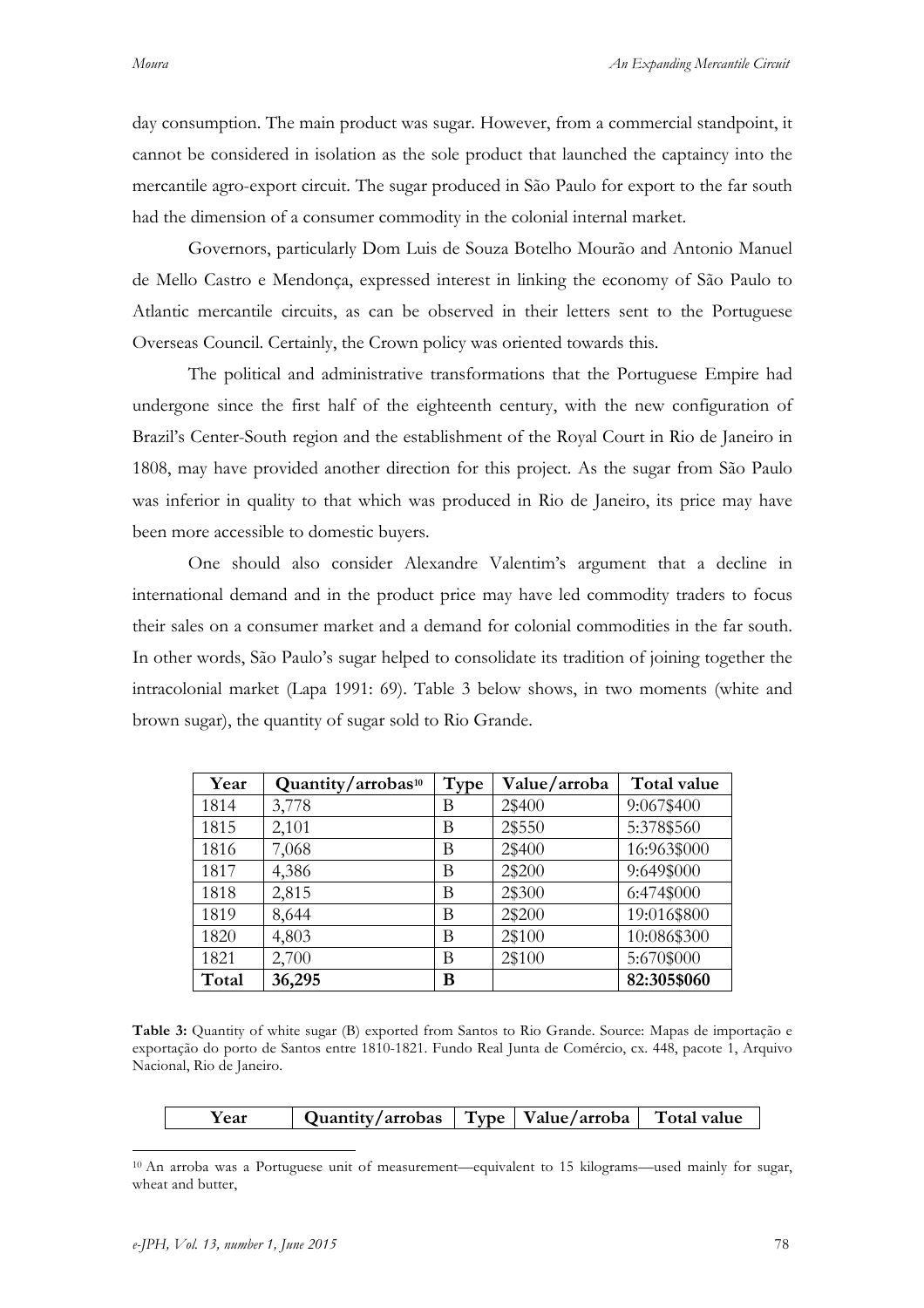| 1814  | 1,151 | М | 2\$000 | 2:302\$000  |
|-------|-------|---|--------|-------------|
| 1815  | 1,378 | М | 2\$000 | 2:756\$000  |
| 1816  | 203   | М | 1\$800 | 365\$400    |
| 1817  | 1,334 | М | 1\$700 | 2:267\$800  |
| 1819  | 2,046 | М | 1\$000 | 3:273\$600  |
| 1820  | 2,565 | М | 1\$500 | 3:847\$500  |
| 1821  | 1,152 | М | 1\$500 | 1:728\$000  |
| Total | 9,829 | М |        | 16:540\$300 |

**Table 4:** Quantity of brown sugar (M) exported from the port of Santos to Rio Grande. Source: Mapas de importação e exportação do porto de Santos entre 1810-1821. Fundo Real Junta de Comércio, cx. 448, pacote 1, Arquivo Nacional, Rio de Janeiro.

The decline in quantity and average price paid per *arroba* of exported sugar confirms the tendency towards fewer exports of this commodity during this period, due to a diversification of demand for other consumer commodities, such as tobacco, spirits, rice and coffee. Nonetheless, in the period documented by charts of exports from Santos, sugar is the main commodity being purchased by Rio Grande. It was, therefore, a commodity with a high, though falling, demand.

Nonetheless, sugar from the São Paulo region strengthened the captaincy's position in the mercantile circuit of the River Plate region, as can be seen in the table below:

| <b>Buenos</b><br>Aires | Quantity | Type | Value/<br>arroba | Total value  | Quantity | Type | Value/<br>arroba | Total value |
|------------------------|----------|------|------------------|--------------|----------|------|------------------|-------------|
| 1813                   | 7.970    | B    | 1\$300           | 10:361\$000  | 400      | M    | \$900            | 360\$000    |
| 1814                   | 19,884   | B    | 2\$400           | 47:721\$600  | 2.908    | М    | 2\$000           | 5:816\$000  |
| 1815                   | 33,788   | B    | 2\$560           | 86:499\$840  | 2.342    | М    | 2\$000           | 4:684\$000  |
| 1816                   | 14,454   | B    | 2\$400           | 34:689\$600  |          |      |                  |             |
| 1818                   | 5,967    | B    | 2\$300           | 13:701\$000  |          |      |                  |             |
| 1820                   | 27,813   | B    | 2\$100           | 58:407\$300  | 2.860    | М    | 1\$500           | 4:290\$000  |
| 1821                   | 8,006    | B    | 2\$300           | 16:812\$600  |          |      |                  |             |
| Total                  | 117,882  | B    |                  | 268:192\$940 | 8.510    | М    |                  | 15:150\$000 |

**Table 5:** Quantity of white (B) and brown (M) sugar sold to Buenos Aires. Source: Mapas de importação e exportação do porto de Santos entre 1810-1821. Fundo Real Junta de Comércio, cx. 448, pacote 1, Arquivo Nacional, Rio de Janeiro.

| Montevideo | Quantity/<br>arrobas | Type | Value/<br>arroba | Total value | Quantity/<br>arrobas | Type | Value/<br>arroba | Total value |
|------------|----------------------|------|------------------|-------------|----------------------|------|------------------|-------------|
| 1811       | 7,668                | B/M  |                  | 11:496\$000 |                      |      |                  |             |
| 1813       | 8,703                | В    | 1\$300           | 11:313\$900 | 1,476                | М    | \$900            | 1:328\$400  |
| 1814       | 5,429                | B    | 2\$400           | 13:029\$600 | 128                  | М    | 2\$000           | 256\$000    |
| 1817       | 800                  | B    | 2\$200           | 1:760\$000  | 782                  | М    | 1\$700           | 1:329\$000  |
| 1819       | 2.927                | B    | 2\$200           | 6:439\$400  | 1811                 | М    | 1\$600           | 2:847\$600  |
| 1820       | 11,862               | B    | 2\$100           | 24:910\$200 | 950                  | М    | 1\$500           | 1:425\$000  |
| 1821       | 8,645                | B    | 2\$100           | 18:154\$500 | 3,871                | M    | 1\$500           | 5:806\$500  |
| Total      | 46,034               | B    |                  | 87:103\$600 | 9,018                | M    |                  | 12:992\$500 |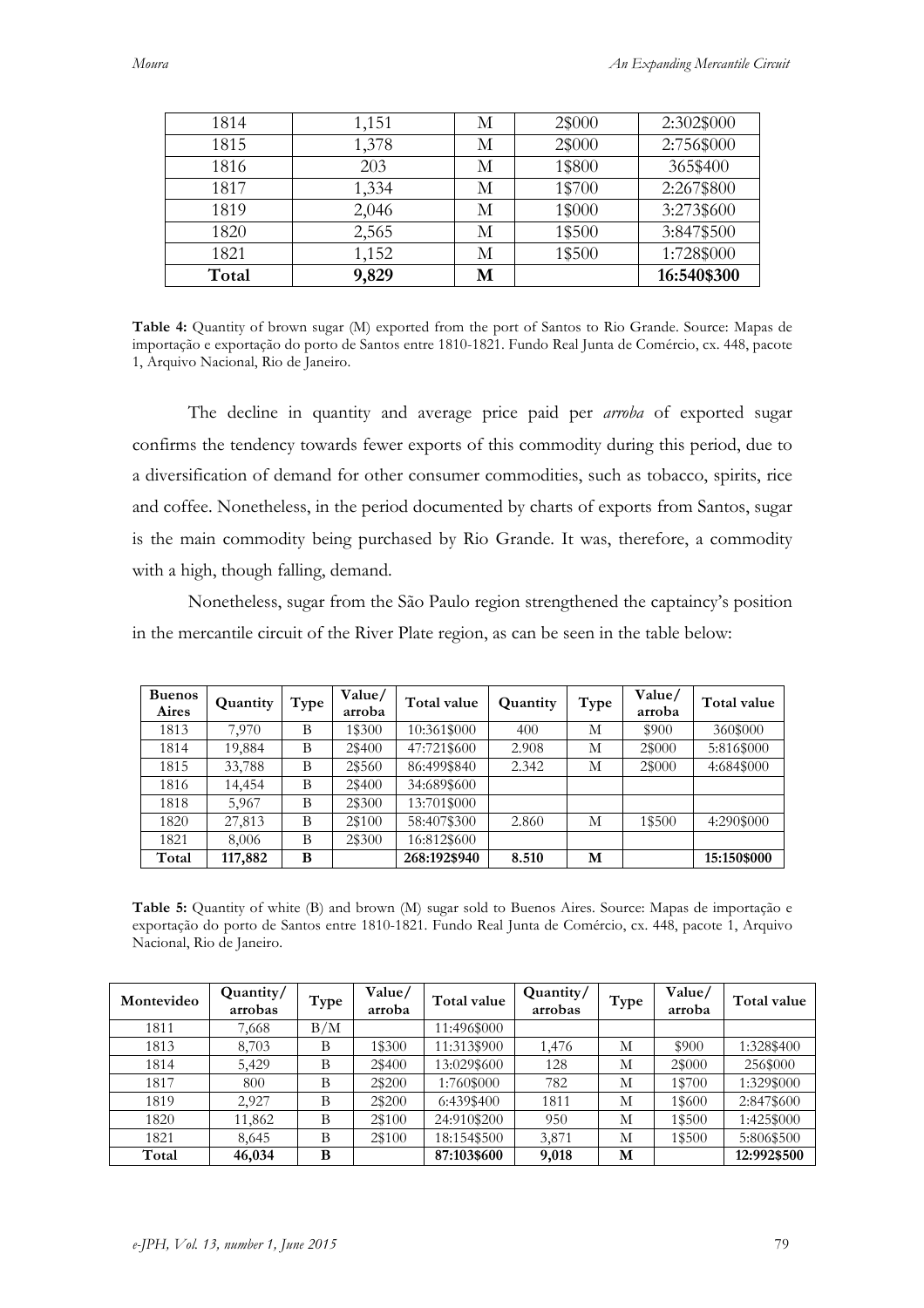**Table 6**: Quantity of white (B) and brown (M) sugar sold to Montevideo. Source: Mapas de importação e exportação do porto de Santos entre 1810-1821. Fundo Real Junta de Comércio, cx. 448, pacote 1, Arquivo Nacional, Rio de Janeiro.

In Montevideo's port registers, there are various entries for sugar originating directly from Santos and transported in Spanish ships. These entries date from 1806 onwards. As the mercantile elite of Santos was one of trader-representatives and not ship owners in charge of supplying the ships, intracontinental trade in sugar was partly in the hands of Spanish traders. In other words, from a political perspective, Portugal and Spain were rivals in the southern part of the continent, but, from an economic perspective, a relationship of common interests and cooperation existed.**<sup>11</sup>**

This sugar was consigned to the established traders in Montevideo's market or to the owners of the Spanish ships, who themselves sold goods in the region. An example of this is: "a Brigantine of Spanish nationality named La Encarnación, the property of Dom Mateo Magalhães (?), 150 tons. Departed from Santos on the coast of Brazil, headed for this port and carrying 739 sacks of sugar consigned to the owner of the ship."**<sup>12</sup>**

An analysis of the above data makes it possible to conclude that a commodity that was traditionally understood to be the reason behind São Paulo's integration into Atlantic mercantile circuits did in fact connect its economy more to other areas on the continent itself and to regions that were under the control of other dominions and regimes, such as Buenos Aires. In reality, the mercantile circuit for São Paulo's sugar connected the captaincy more to Buenos Aires than to the Portuguese dominion of Rio Grande.

Therefore, the late colonial period in the history of the São Paulo captaincy and of sugar production in the region cannot be understood as an affirmation of the power and pre-eminence of a Portugal that aimed to extract surpluses from the peripheries of Portuguese America, stimulating the captaincy to produce food for the agricultural export market (Alden 1999).

 <sup>11</sup> Registro 11, pág. 107, 30/01/1806; Registro 33, pág. 129, 3 de abril de 1806; Registro 10—21/05/1808, p. 198; Registro 70—29/06/1809, p. 255; Registro 105—29/10/1809, p. 271; Registro 111—1 de novembro de 1809, p. 274; Registro 111—1 de novembro de 1809, p. 274; Registro 40, 13 de fevereiro de 1810, p. 207; Registro 163, 8 de outubro de 1811, p. 462; Registro 176, 11/11/1811, p. 468; Registro 9, 19/01/1812, p. 476; Registro 19, 26 de fevereiro de 1812, p. 480; Registro 24, 4 de março de 1812, p. 481; Registro 29, 26/03/1812, p. 483; Registro 83, 12/10/1812; Registro 103, 28/12/1812, p. 509; Registro 2, 14/03/1815, folha 552. Libro Maestro de entradas de buques, 1805-1818, libro 95, Archivo General de La Nación, Montevideu. For more indications of this movement, see also the books Capitania de Puerto-Salidas para Ultramar, 1805-1821, libro n. 96, Archivo General de la Nación e Capitania del Puerto, Entrada de buques, 1818-1824 - libro 99, Archivo General de la Nación.

<sup>12</sup> Libro Maestro de entradas de buques, 1805-1818, libro 95. Archivo General de La Nación. Registro 108— 30/10/1809, p. 272.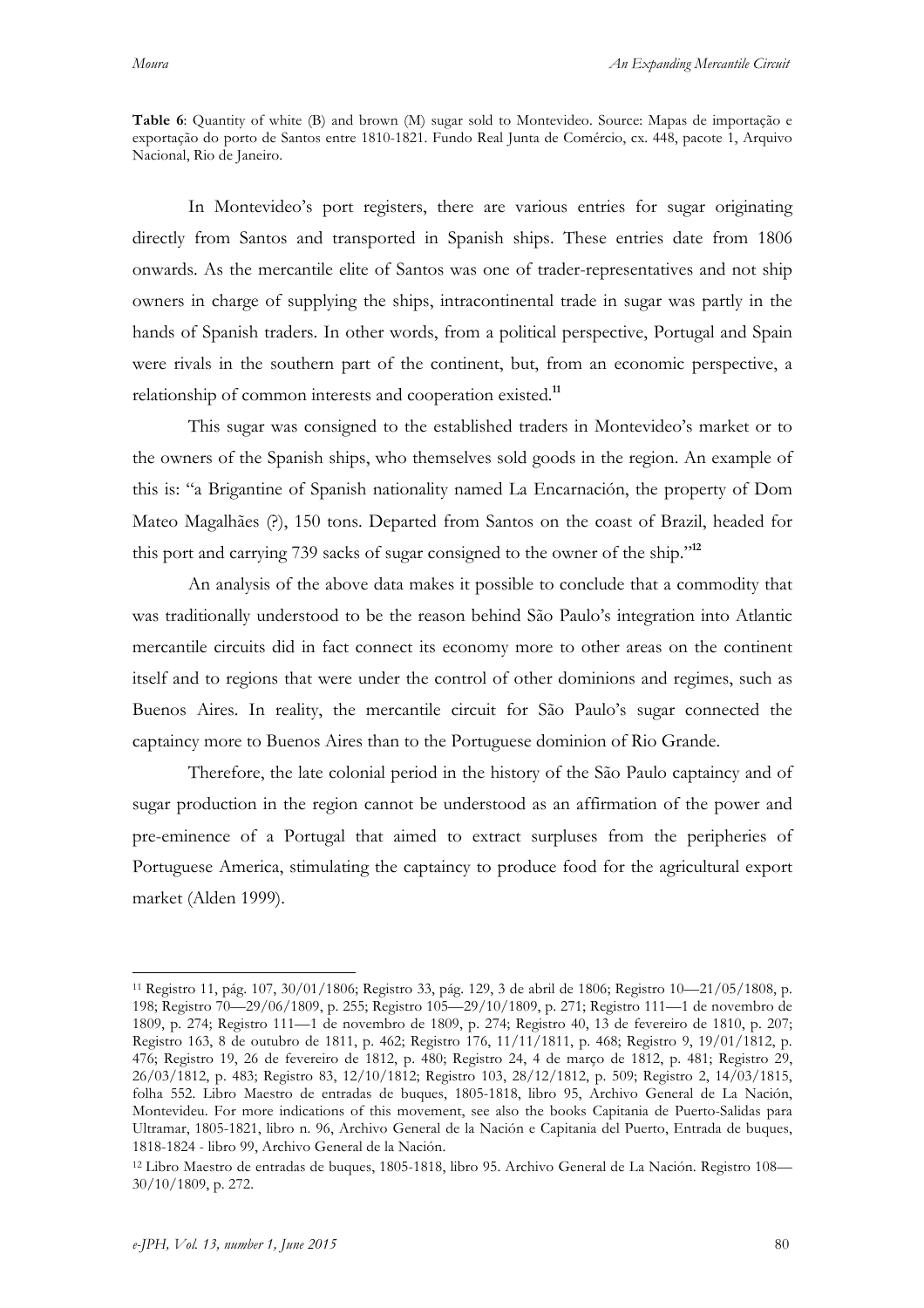The processes were much more complex and diversified, resulting in a situation similar to the one that Juan Carlos Garavaglia showed with the ranches of Buenos Aires, which did not limit themselves to simply raising livestock. Similarly, the situation of the ports on the southern periphery, especially Santos, the only one that enjoyed navigational access from the Atlantic, may have led some historiographers to condense these processes into merely one: that of an exporter of sugar to the global market in the direction of Lisbon or via Rio de Janeiro.

### **Breadbasket of the far south and of the River Plate region**

Aside from sugar, a wide range of consumer commodities, including perishables, turned the village of Santos, to some extent, into the breadbasket of the far south and of the River Plate region. Rio Grande was the largest purchaser of spirits from São Paulo, with a total of 261 casks, followed by the River Plate region, which consumed 218 casks.

|                          | 1810 | 1811 | 1812 | 1813 | 1814 | 1815 | 1816 | 1817 | 1818 | 1819 | 1820 | 1821 | Total |
|--------------------------|------|------|------|------|------|------|------|------|------|------|------|------|-------|
| <b>Rio Grande</b>        | 38   |      |      |      | 14   | 52   | 100  | 12   |      |      | 15   | 19   | 261   |
| Montevideo               | 17   |      |      | 31   | 15   |      |      |      |      | 10   | 20   |      | 74    |
| <b>Buenos Aires</b>      | 12   |      |      | 75   | 23   | 26   |      |      |      |      |      |      | 147   |
| Total number<br>of casks | 100  | -87  | 10   | 106  | 276  | -96  | 127  | 17.5 | 147  | 221  | 226  | 46   |       |

**Table 7**: Destination ports for spirits exported from the port of Santos. Source: Mapas de importação e exportação do porto de Santos entre 1810-1821. Fundo Real Junta de Comércio, cx. 448, pacote 1, Arquivo Nacional, Rio de Janeiro.

As historiography has shown, this was a commodity involved in the African slave trade, and Rio Grande was a purchaser of slaves from Rio de Janeiro (Osório 2007, 220; Florentino 1997: 138; Moura 2012; Borucki 2011). As demonstrated by Fabrício Prado, the political and economic projection of Montevideo in the Viceroyalty of River Plate turned it into the sole port for the arrival of slaves.

According to some data, the period between 1801 and 1825 was fruitful for the region in terms of slave traffic, in comparison with the previous period. From 1776 to 1800, 6,702 slaves arrived in the region, while the number jumped to 21,521 between 1801 and  $1825<sup>13</sup>$  On the southern part of the Brazilian coast, in contrast, the area that included Rio Grande received 499,566 slaves in the same period. Since Rio Grande was an importer

 <sup>13</sup> The trans-Atlantic slave trade database: **http://www.slavevoyages.org/tast/assessment/estimates.faces**, accessed on March 18, 2015.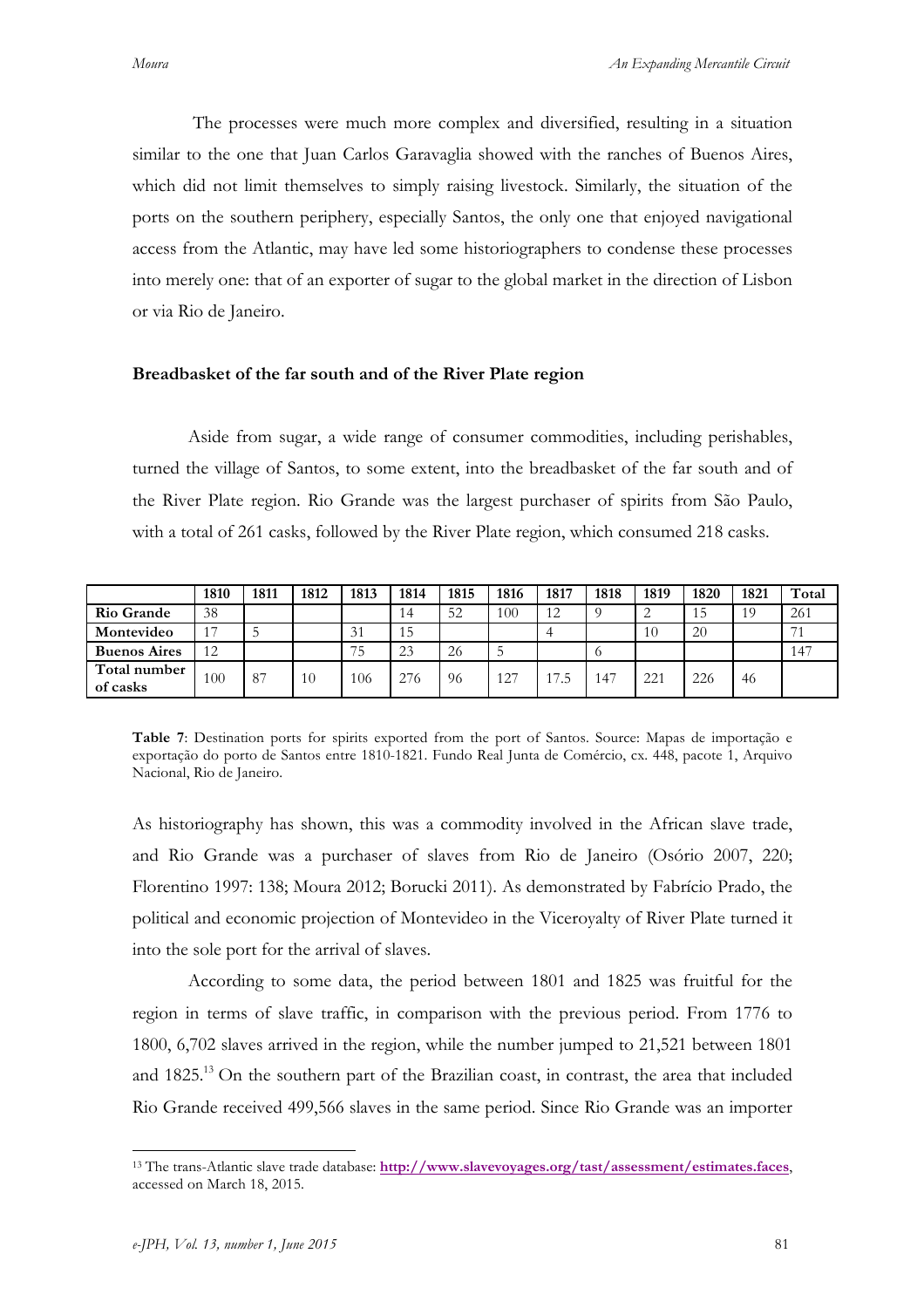of slaves, spirits may have been one of the commodities that it demanded. One must, however, consider the possibility that this commodity was heavily supplied to military troops, although this theory still needs to be investigated.

Nevertheless, Montevideo's customs records reveal that the port of Santos was also a supplier of slaves to the River Plate region, enlarging a mercantile network that had hitherto linked the region to Rio de Janeiro, as Fabrício Prado's research demonstrates. In 1806, for example, a ship originating from Santos, carrying 21 slaves and heading towards Rio Grande, arrived at the port of Montevideo. The canons of natural law and people's rights were invoked; that is, it was claimed that its crew was at risk of death from a storm. The slaves were consigned to the ship's owner, who sold them in the city of Montevideo.**<sup>14</sup>**

The village of Santos cannot be characterized as a commercial market in the broader sense, as such cities as Rio de Janeiro or Salvador were. However, at certain times, it was able to complement the demand for slaves on the southern coast of the Americas, supplying African slaves in small quantities. Traders on Spanish brigantines flowed into the port of Santos, carrying slaves on consignment. One such example was the owner of the N. S. Begonia, who shipped 10 slaves.**<sup>15</sup>** Other ships headed to the port of Buenos Aires, carrying slaves and other goods such as spirits, which played a part in the trafficking. In October 1810, the Spanish brigantine Maravilha carried, on consignment, 4 slaves and barrels of spirits.**<sup>16</sup>**

The Spanish schooner N. S. de Natividad carried a large load of 64 slaves, all of them consigned to a trader in Montevideo named Dom Domingos Vasquez,**<sup>17</sup>** while the Spanish brigantine Sexta Estrela left Santos with 70 "rough" slaves.**<sup>18</sup>** The fact that these slaves were "rough" is interesting, as it signifies that they had come directly from Africa. According to research by Maria Theresa Schorer Petrone, Antonio da Silva Prado, a São Paulo trader, was a slave trafficker in the city of Caitité, Bahia.

In the only canister of customs documents from Santos that exists in the State of São Paulo Archives, there is a record of the arrival of slaves originating from Mozambique and destined for this trader. One must consider, therefore, that trafficking in slaves in the River Plate region in the first two decades of the nineteenth century involved the port of Santos, which also imported them directly from Africa. While it certainly did not have the

 <sup>14</sup> Libro Maestro de entradas de buques, 1805-1818, libro 95. Registro 38 pp. 30-31. 24 de abril de 1805. Archivo General de La Nación.

<sup>15</sup> Registro 33, p. 129, 3 de abril de 1806, Libro Maestro de entradas de buques, 1805-1818, libro 95.

<sup>16</sup> Registro 155, 6 de outubro de 1810, p. 266. Libro Maestro de entradas de buques, 1805-1818, libro 95.

<sup>17</sup> Registro 4, 11/01/1811, p. 303. Libro Maestro de entradas de buques, 1805-1818, libro 95

<sup>18</sup> Registro 184, 20/12/1811, Libro Maestro de entradas de buques, 1805-1818, libro 95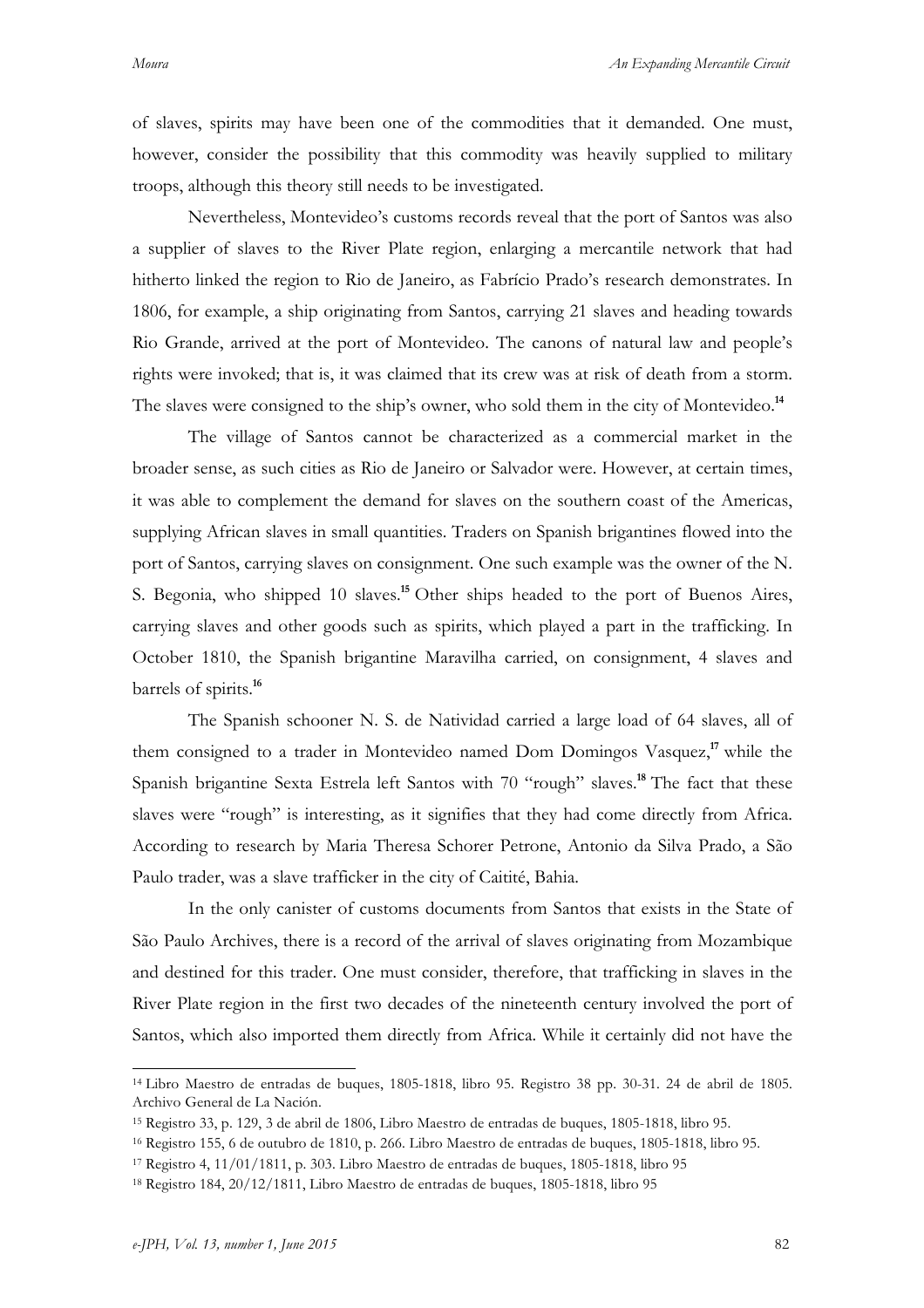same volume of imports as other cities, such as Rio de Janeiro or Salvador, there was movement in the sense that it contributed to a more precise conceptualization of the mercantile port system that existed on the southern coast of Brazil.

Other commercialized commodities can be seen in the table below:

|      | Rio Grande                                                              | <b>Buenos Aires</b>                                              | Montevideo                                                           |
|------|-------------------------------------------------------------------------|------------------------------------------------------------------|----------------------------------------------------------------------|
| 1811 |                                                                         |                                                                  | Various<br>provisions,<br>spirits,<br>various<br>tobacco,<br>cotton, |
|      |                                                                         |                                                                  | commodities                                                          |
|      |                                                                         | Rice, sugar cane spirits, coffee,                                | Rice, edibles, tobacco, cloth,                                       |
| 1813 |                                                                         | tobacco, cloth, various woods,<br>wine                           | leather, wood                                                        |
|      | Rice, cotton cloth, sweet oil,                                          | Rice, cotton cloth, coffee, lime,                                | Rice, yokes, spirits, honey,                                         |
| 1814 | wine,<br>vinegar,<br>sugar<br>cane<br>spirits, coffee, dozens of laths, | spirits,<br>sweets,<br>transoms,<br>troughs, beams, pequea (sic) | cotton cloth, tobacco, beans,<br>pork lard, cheese, mate tea,        |
|      | troughs, large hat box                                                  | manioc starch,<br>logs, oars,<br>cotton thread                   | beams, boxes of quince pasta                                         |
|      | Spirits,<br>fish<br>vinegar,<br>oil,                                    | Rice, spirits, tobacco grown in                                  |                                                                      |
|      | tobacco grown in the hills,<br>yoke, cotton cloth, manioc               | the hills, cotton cloth, coffee,<br>cheese, pork bellies, beams, |                                                                      |
| 1815 | flour, coffee, cheese, lard, rice,                                      | quince paste, manioc starch,                                     |                                                                      |
|      | sweets, boxes of quince paste,                                          | lime.<br>assorted<br>English                                     |                                                                      |
|      | beams, firewood<br>Pork bellies, tobacco, coffee,                       | porcelain, troughs, firewood<br>Cotton cloth, cheese, planks,    |                                                                      |
|      | cotton yarn, cheese, boxes of                                           | troughs, tobacco, pork bellies,                                  |                                                                      |
| 1816 | quince paste, cotton cloth,                                             | coffee, rice                                                     |                                                                      |
|      | lime, laths<br>Pork bellies, tobacco<br>from                            |                                                                  | Tobacco from Minas, coffee,                                          |
|      | Minas, coffee, rice, manioc                                             |                                                                  | pork bellies, lard, pork, wine                                       |
| 1817 | flour, wine from Lisbon, sugar                                          |                                                                  | from Lisbon, sugar cane spirits,                                     |
|      | cane spirits, cotton<br>cloth,                                          |                                                                  | rice, beans, cheese from Minas                                       |
|      | quince paste, beams,<br>laths,<br>troughs, firewood                     |                                                                  |                                                                      |
|      | Pork bellies, tobacco<br>from                                           | Rice, cotton thread, sugar cane                                  |                                                                      |
| 1818 | Minas, rice, manioc flour, lime,                                        | spirits, tobacco from Minas,                                     |                                                                      |
|      | cotton cloth, sugar cane spirits,<br>beams, laths, coffee               | boxes of quince paste, planks,<br>firewood                       |                                                                      |
|      | Rio Grande                                                              | <b>Buenos Aires</b>                                              | Montevideo                                                           |
|      | Pork bellies, pork, tobacco                                             |                                                                  | bellies,<br>pork,<br>coffee,<br>Pork                                 |
| 1819 | local<br>spirits,<br>Minas,<br>from                                     |                                                                  | tobacco from Minas,<br>Rice,                                         |
|      | manioc flour, beans,<br>laths,                                          |                                                                  | sugar cane spirits                                                   |
|      | troughs, mangrove bark<br>Pork<br>bellies,<br>coffee,<br>lard,          | Coffee, tobacco from Minas,                                      | Pork bellies, pork, lard, coffee,                                    |
|      | from<br>tobacco<br>Minas,<br>rice,                                      | rice                                                             | tobacco from Minas, rice, sugar                                      |
| 1820 | cloth,<br>casks<br>of<br>cotton                                         |                                                                  | cane spirits, mate tea, manioc                                       |
|      | spirits,<br>sugarcane<br>troughs,<br>mangrove bark                      |                                                                  | flour, corn                                                          |
|      | Pork bellies, sugar cane spirits,                                       | Tobacco<br>from Minas, Pork                                      | Pork bellies, coffee                                                 |
| 1821 | tobacco from Minas, cotton,                                             | bellies                                                          |                                                                      |
|      | rice, troughs, firewood                                                 |                                                                  |                                                                      |

**Table 8:** Commodities exported by the port of Santos to ports in the River Plate region and the far south of Portuguese America. Source: Mapas de importação e exportação do porto de Santos entre 1810-1821. Fundo Real Junta de Comércio, cx. 448, pacote 1, Arquivo Nacional, Rio de Janeiro**.**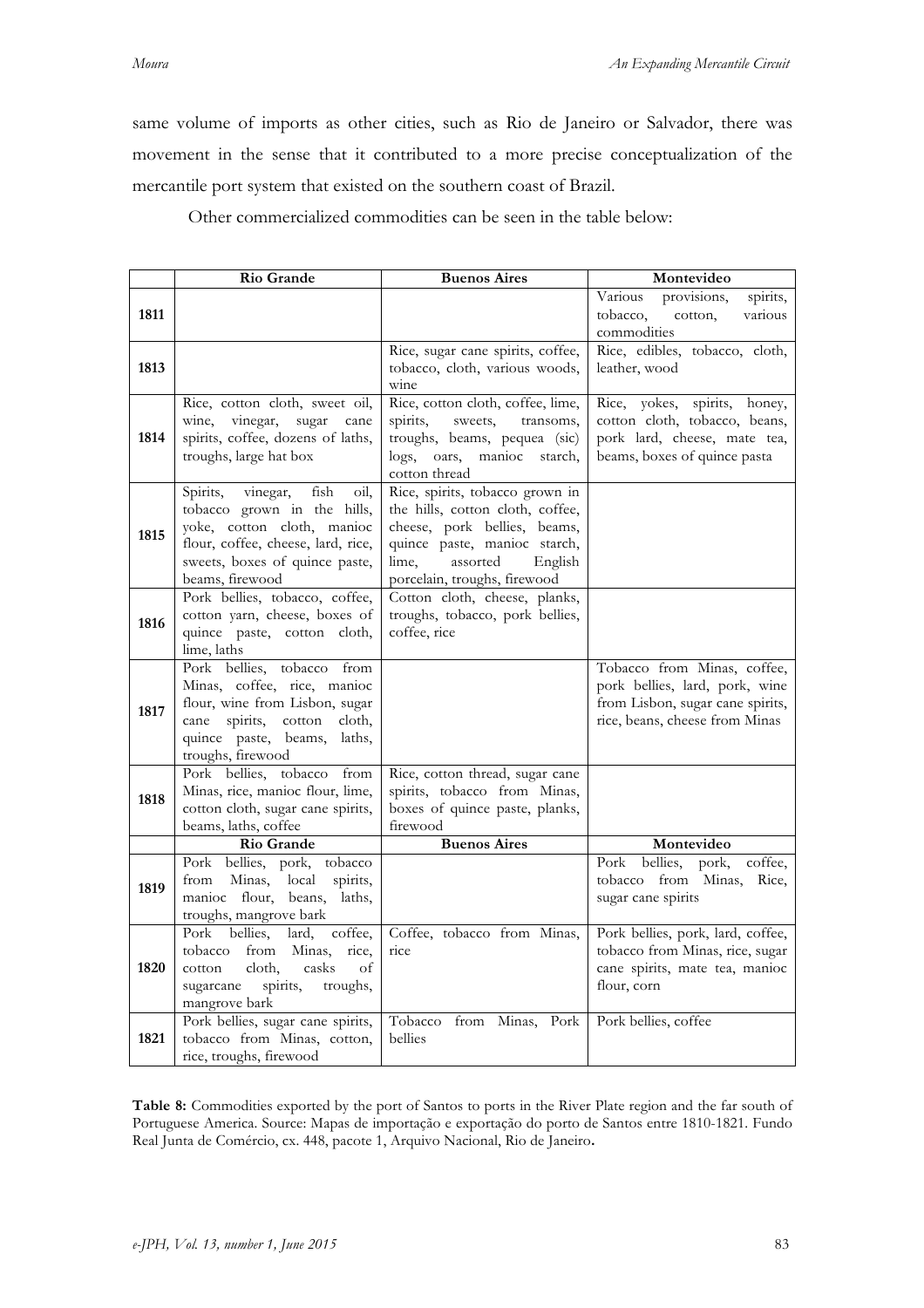Data from the above table makes it possible to conclude the following: Although Rio Grande had a diversified production of food, it may not have produced sufficient goods at certain times to supply its own market. To what extent was this insufficient production caused by the concentration of its production on commodities sold to Rio de Janeiro, such as wheat and jerked beef, and to Lisbon, such as leather?

In this case, the migration of the royal family to Brazil and the establishment of Rio de Janeiro as the seat of the new Imperial Court affected trade on the southern coast in the sense that it favored trade with the port of Santos, which supplied food to Rio Grande. In turn, the latter port tended to focus its efforts on producing more lucrative commodities for sale in other markets.

On the other hand, while Rio de Janeiro may have been a major supplier of food to Rio Grande, the village of Santos also fulfilled this role. From 1808 to 1821, 115 ships originating from Santos entered the port of Rio Grande, as can be seen in Table 2. Helen Osório notes that Rio de Janeiro supplied sugar, rice, manioc flour, and salt to Rio Grande (Osório 2007: 219).

Products from Santos were more diversified, as can be seen in the table above. Salt for jerked beef did not come from the captaincy of São Paulo. Other products that were consumed daily, such as cheese, pork bellies, coffee, and quince paste, were among the products supplied by the port of Rio Grande.

Another interesting conclusion, which is deserving of further research, relates to the existence of a trade route originating from Minas Gerais, explicitly linked to tobacco, which flowed into Santos and was destined for Rio Grande. Caio Prado Jr. has already drawn attention to the existence of a cheese and sweet industry in Minas Gerais—another commodity that appears in the above table, although its origin is not specified. In this sense, Alcir Lenharo was a pioneer in developing research in this area, but his conclusions connected production in this region only to the Royal Court (Lenharo 1993).

Perhaps it is time for this theme to be revisited by historiographers in order to better understand this link between agricultural production in Minas Gerais and the continent's southern coast via the Santos-Rio Grande mercantile circuit. The provinces of the River Plate region were also consumers of these same products. Historiography still has not been able to answer questions about how the cheese, sweet or tobacco industry functioned, how its production and distribution system worked, or even who the agents who ran them were.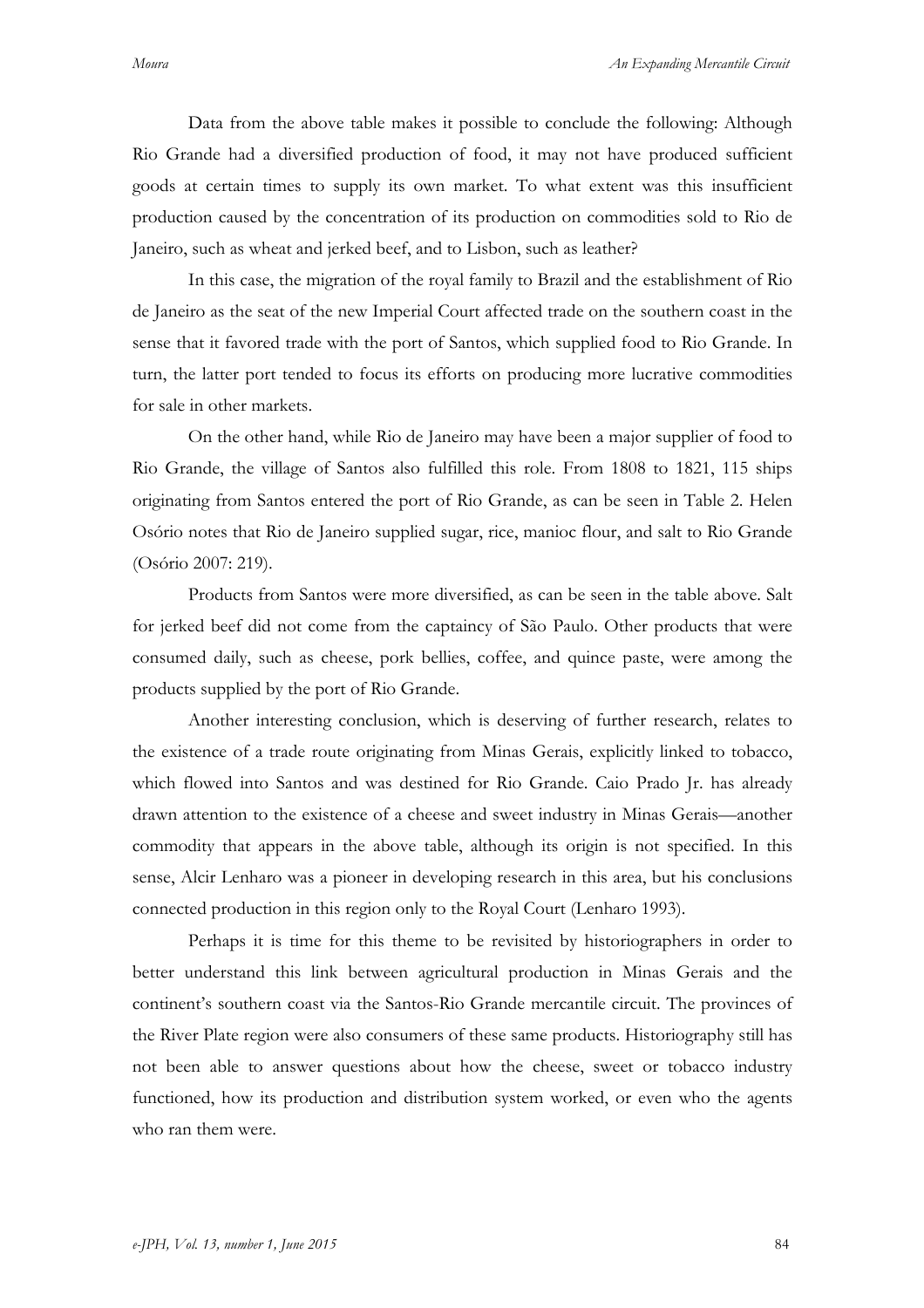Products for construction, such as laths, lime and planks, were also supplied to Rio Grande through the port of Santos.

While, according to Table 1, Santos received more ships from the River Plate region than from Rio Grande, a reversal occurred in this intracolonial circuit—that is, Rio Grande purchased a great deal from Santos, but, as a region of internal supply, it provided little to Santos, obliging this port and the captaincy of São Paulo to purchase more from provinces in the River Plate region.

To compensate for the reduced trade with Rio Grande, which sold more to Rio de Janeiro, as well as more specific products, Santos may have strengthened its links with the River Plate region. Therefore, the tendency for São Paulo to strengthen its trade with the River Plate ports, as shown by Sérgio Buarque de Holanda (Holanda 1995: 417), may have occurred because Rio Grande was more closely linked to Rio de Janeiro. This mercantile relationship favored the consolidation of a São Paulo-River Plate circuit in the South Atlantic.

When it was not possible to buy several essential products in Rio Grande, such as leather and jerked beef, for shipment to Rio de Janeiro, Santos turned its attention towards the River Plate estuary. On the 1810 chart of imports from Santos, imported goods appear with the designation that they came from "Montevideo, Buenos Aires and other ports."

These goods originating from the provinces of the River Plate region were: 300 *arrobas* of dry meat, 600 *arrobas* of wheat flour—a commodity exported in large quantities from Rio Grande to Rio de Janeiro—2,215 bushels of salt, 40 *arrobas* of butter, wine, olive oil, vinegar, beer, liqueurs, cloth, hardware, and offal.

The table below completes this information with more precise data for each port in South America: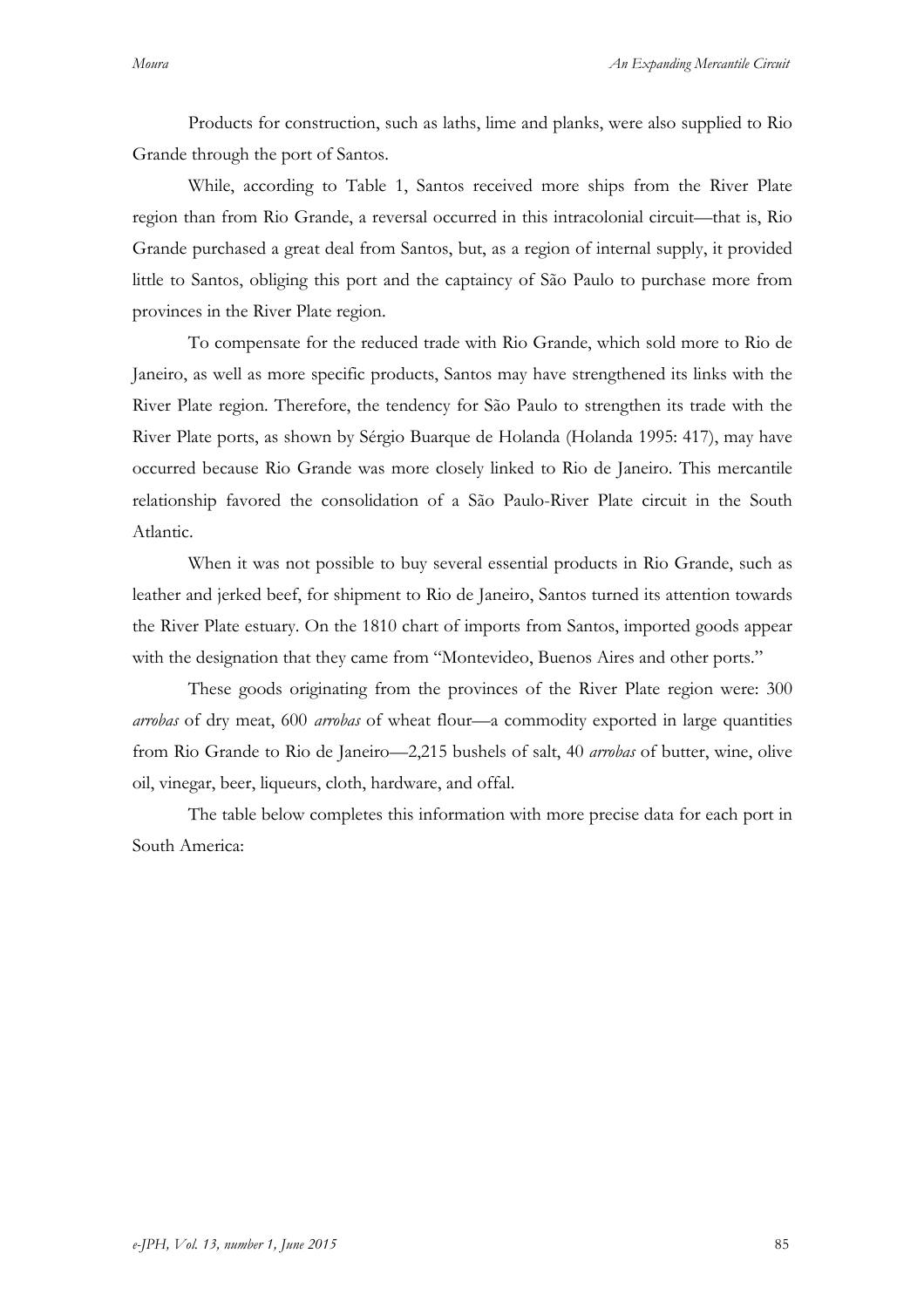|               | 1814       | 1815       | 1816      | 1817 | 1818        | 1819 | 1820    | 1821        |
|---------------|------------|------------|-----------|------|-------------|------|---------|-------------|
| Rio Grande    |            | Hair-on    | Wheat     |      |             |      | Hair-on |             |
|               |            | hides,     |           |      |             |      | hides,  |             |
|               |            | tallow,    |           |      |             |      | cattle  |             |
|               |            | jerked     |           |      |             |      | remains |             |
|               |            | beef,      |           |      |             |      |         |             |
|               |            | wheat      |           |      |             |      |         |             |
|               |            | flour,     |           |      |             |      |         |             |
|               |            | wheat      |           |      |             |      |         |             |
|               |            | grain,     |           |      |             |      |         |             |
|               |            | guampa (a  |           |      |             |      |         |             |
|               |            | cup made   |           |      |             |      |         |             |
|               |            | of cattle  |           |      |             |      |         |             |
|               |            | horn)      |           |      |             |      |         |             |
| <b>Buenos</b> | Hair-on    | Hair-on    | Hair-on   |      | Hair-on     |      |         | Hair-on     |
| Aires         | hides,     | hides,     | hides,    |      | hides,      |      |         | hides,      |
|               | wheat      | raisins,   | tallow,   |      | jerked      |      |         | jerked      |
|               | flour,     | figs, nuts | raisins,  |      | beef,       |      |         | beef,       |
|               | nuts,      |            | blankets, |      | raisins,    |      |         | raisins,    |
|               | raisins,   |            | cattle    |      | figs, nuts, |      |         | figs, nuts, |
|               | tallow     |            | remains,  |      | planks,     |      |         | candles,    |
|               | candles,   |            | nuts      |      | salt<br>and |      |         | salt<br>and |
|               | quinine    |            |           |      | cattle      |      |         | cattle      |
|               | (sic)      |            |           |      | remains     |      |         | remains     |
| Montevideo    | Casks of   |            |           | Salt | Salt        | Salt |         | Salt        |
|               | wine,      |            |           |      |             |      |         |             |
|               | taffeta,   |            |           |      |             |      |         |             |
|               | silk twill |            |           |      |             |      |         |             |

## Commodities imported by Santos:

**Table 9:** Commodities imported by Santos from ports in the River Plate region and the far south of Portuguese America. Source: Mapas de importação e exportação do porto de Santos entre 1810-1821. Fundo Real Junta de Comércio, cx. 448, pacote 1, Arquivo Nacional, Rio de Janeiro.

In other words, it seems that, at certain times, the captaincy of São Paulo ended up establishing a mercantile circuit in the River Plate region. Rio Grande had close connections to the market of Rio de Janeiro, which caused the São Paulo economy to turn towards the River Plate trade circuits, particularly between 1807 and 1816**.**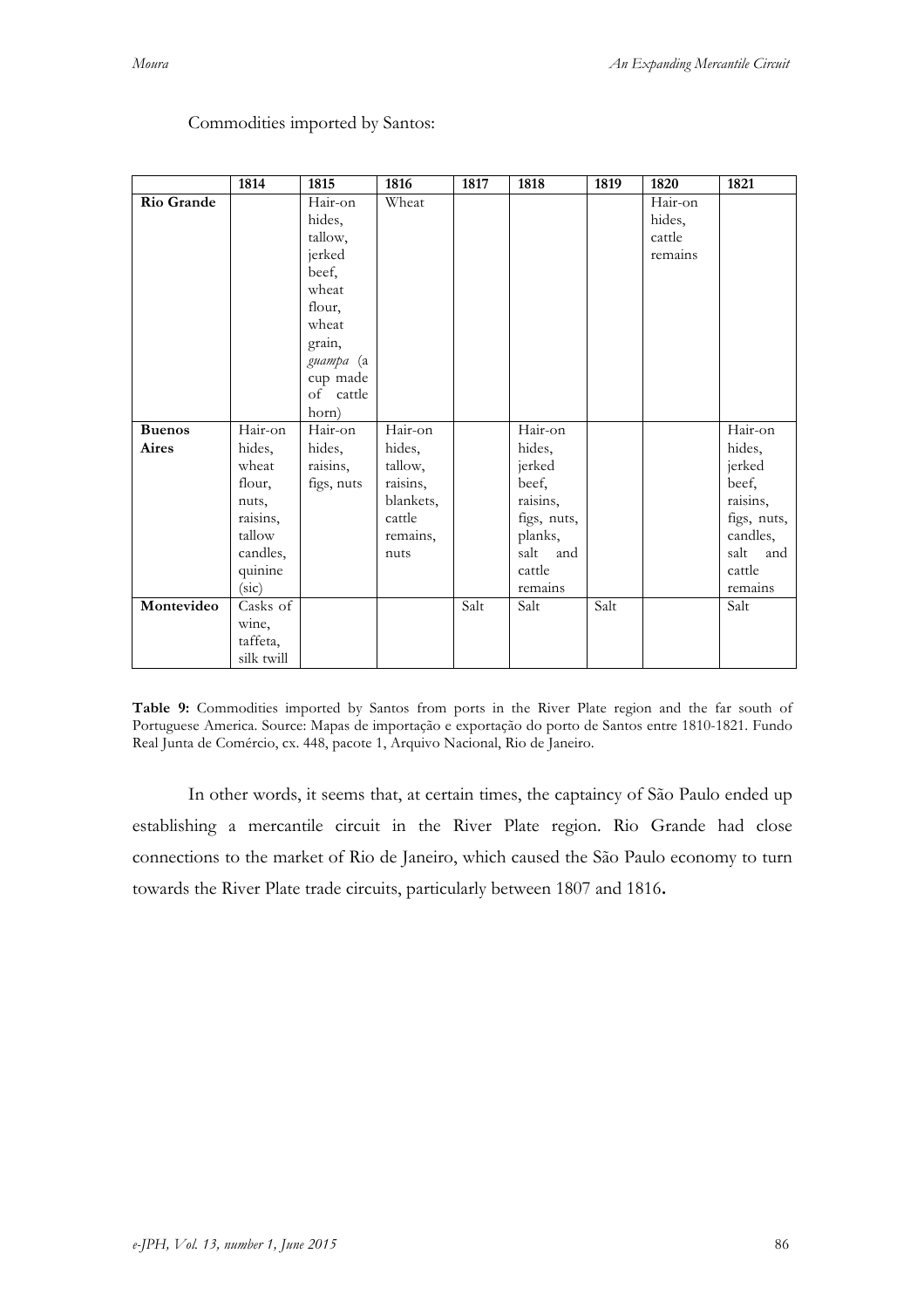## **References**

- Borucki, Alex. The Slave Trade to the Río de la Plata. Trans-imperial Networks and Atlantic Warfare, 1777-1812 (2011). *Colonial Latin American Review* 20 (1): 81-107.
- Brown, Larissa V (1986) Internal commerce in a colonial economy: Rio de Janeiro and its hinterland, 1790-1822. Virginia, Dissertation, Charlottesville **,** University of Virginia.
- Dias, Maria Odila Leite da Silva (1986). A interiorização da Metrópole (1808-1853). In Mota, Carlos Guilherme (ed.). 1822: dimensões. 2nd ed. SP, Ed. Perspectiva, 1986, 160-186.
- Florentino, Manolo (1997). Em costas negras: uma história do tráfico de escravos entre a África e o Rio de Janeiro (séculos XVIII e XIX). São Paulo, Comp. das Letras.
- Fragoso, João Luís R (1998). Homens de grossa ventura: acumulação e hierarquia na praça mercantil do Rio de Janeiro (1790-1830). Rio de Janeiro: Civilização Brasileira.
- Garrido, Felipe de Moura (2012). Produção, comércio e tensões nas vilas do norte da capitania de São Paulo (1788-1808). Franca, Dissertação de Mestrado, Universidade Estadual Paulista.
- Garavaglia, Juan Carlos (1999). Pastores y labradores de Buenos Aires: una historia agraria de la campaña bonaerense 1700-1830. Buenos Aires, Ediciones de la Flor.
- Gelman, Jorge D. De mercachifle a gran comerciante: los caminhos del ascenso em el Rio de la Plata colonial. Huelva: Universidad de la Rábida, 1996.
- Jumar, Fernando (2012). La región de la plata y su complejo portuario durante el antigo regime. In Fradkin, Raúl (ed.). Historia de la provincia de Buenos Aires: tomo 2: de la conquista a la crisis de 1820. Buenos Aires, Edhasa, 123-159.
- Lima, Oliveira (1908). D. João VI no Brasil. 3rd ed. Rio de Janeiro: Topbooks.
- Lapa, José R. do Amaral (1991). O sistema colonial. São Paulo, Ed. Ática.
- Moura, Denise A. S. (2008). O porto de Santos como polo redistribuidor de mercadorias coloniais no funcionamento do organismo colonial português (1765-1822). Anais do III Encontro de História Colonial MNEME. *Revista de Humanidades.* UFRN, Caicó, (RN), 9 (24), available in www.cerescaico.ufrn.br/mneme/anais, downloaded on July 12 2010.
- Moura, Denise A. S. (2009). O comércio colonial e suas relações complementares: Santos, Bahia e Pernambuco, 1765-1822. In Oliveira, Carla Mary S., Menezes, Mozart Vergetti de and Gonçalves, Regina Célia (eds.). Ensaios sobre a América Portuguesa*.* João Pessoa/Paraíba, Editora UFPE, 181-196.
- Moura, Denise A. S. (2010) Disputas por chãos de terra: expansão mercantil e seu impacto sobre a estrutura fundiária da cidade de São Paulo (1765-1848). *Revista de História*, 163: 53-80.
- Moura, Denise A. S. (2012). De uma freguesia serra acima à costa atlântica: produção e comércio da aguardente na cidade de São Paulo (1765-1822). *Topoi. Revista de História.* 13 (24): 73-93, available at <www.revistatopoi.org>.
- Osório, Helen (2007). O Império português: no sul da América: estancieiros, lavradores e comerciantes. Porto Alegre: Editora da UFRGS.
- Petrone, Maria Thereza Schorer (1968). A lavoura canavieira em São Paulo. Expansão e declínio (1765-1888). São Paulo, Difusão Européia do Livro.
- Prado, Caio (1972). Contribuição para a geografia urbana da cidade de São Paulo. In: Evolução política do Brasil e outros estudos. São Paulo, Brasiliense, 111-133.
- Prado, Fabrício (2009). In the Shadows of Empires: trans-imperial networks and colonial identity in Bourbon Rio de la Plata (c. 1750-c. 1813). Atlanta, Emory University, Dissertation.